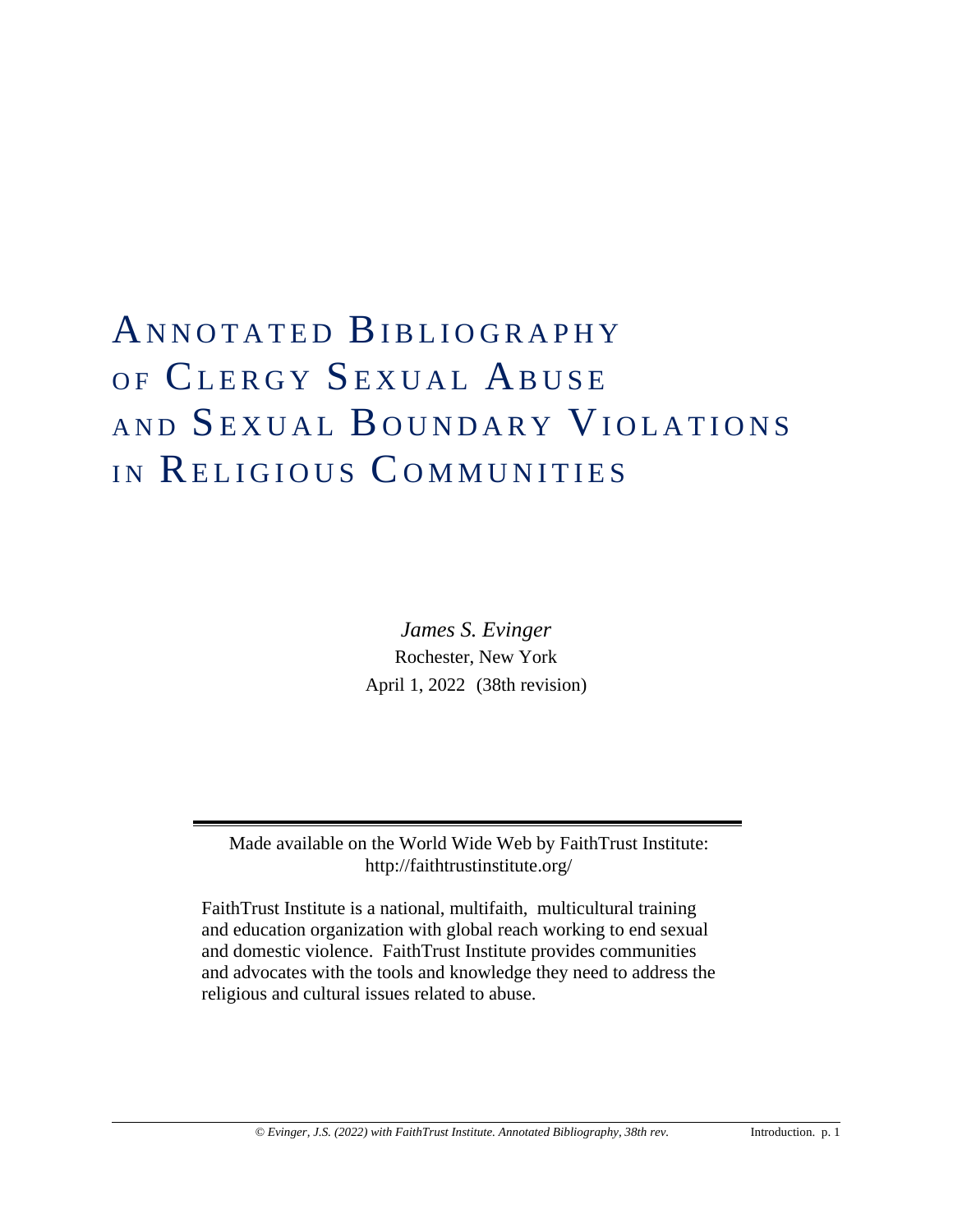But take care and watch yourselves closely, so as neither to forget the things that your eyes have seen nor to let them slip from your mind all the days of your life; make them known to your children and your children's children…

Deuteronomy 4:9 (NRSV)

To hold traumatic reality in consciousness requires a social context that affirms and protects the victim and that joins victim and witness in a common alliance. For the individual victim, this social context is created by relationships with friends, lovers, and family. For the larger society, the social context is created by political movements that give voice to the disempowered... The study of trauma in sexual and domestic life becomes legitimate only in a context that challenges the subordination of women and children… Repression, dissociation, and denial are phenomena of social as well as individual consciousness.

> Judith Herman. (1992; 1997; 2015). Trauma and Recovery. New York, NY: Basic Books, pg. 9.

To what extent may we say that there is a 'duty to remember' *(devoir de memoir)*? This is an ethico-political problem because it has to do with the construction of the future: that is, the duty to remember consists not only in having a deep concern for the past, but in transmitting the meaning of past events to the next generation. The duty, therefore, is one which concerns the future; it is an imperative directed towards the future, which is exactly the opposite side of the traumatic character of the humiliations and wounds of history. It is a duty, thus to tell… In preserving the relation of the present to the past, we become heirs of the past. Finally, I would say that a basic reason for cherishing the duty to remember is to keep alive the memory of suffering over against the general tendency of history to celebrate the victors… To memorise the victims of history – the sufferers, the humiliated, the forgotten – should be a task for all of us at the end of this century.

> Paul Ricoeur. "Memory and Forgetting." Chapter 1 in Kearney, Richard, & Dooley, Mark. (Eds.) (1999; 2002). Questioning Ethics: Contemporary Debates in Philosophy. London & New York: Routledge, pp. 5-11.

[A real or genuine community, a *community of memory*, is] one that does not forget its past… And if the community is completely honest, it will remember stories not only of suffering received but of suffering inflicted – dangerous memories, for they call the community to alter ancient evils.

> Bellah, Robert N., Madsen, Richard, Sullivan, William M., Swidler, Ann, & Tipton, Steven M. (1985). "Individualism." Chapter 6 in *Habits of the Heart: Individualism and Commitment in American Life*. Berkeley, CA: University of California Press, p. 153.

Secrecy, concealment, denial, ambiguity, confusion: these are Satan's fellow travelers, requiring elaborate interpersonal and intrapsychic collusion between perpetrators and bystanders. The operations of silence potentiate evil and remove all impediments from its path.

> Sue Grand. (2000). The Reproduction of Evil: A Clinical and Cultural Perspective. Hillsdale, NJ: The Analytic Press, Inc., pg. 11.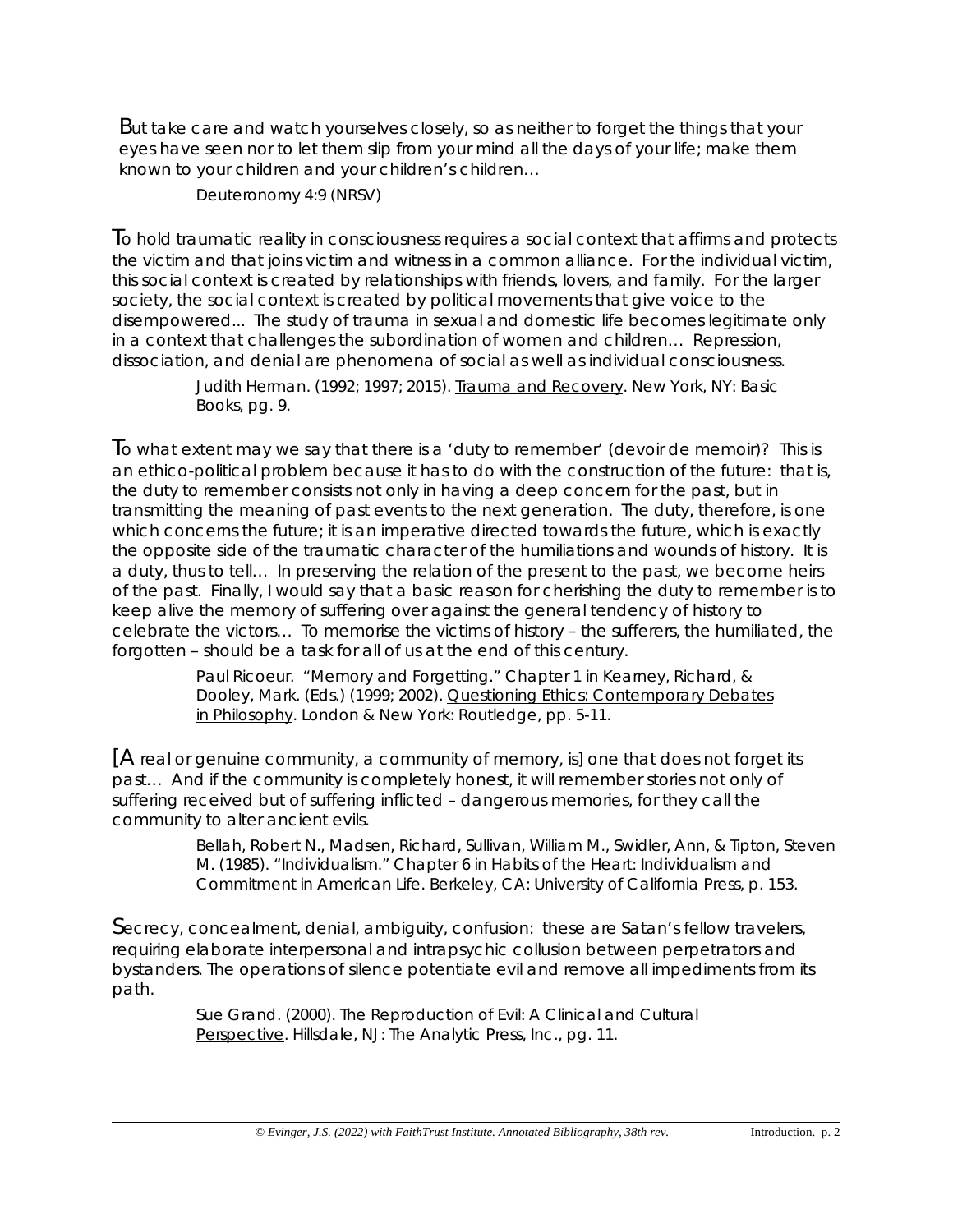But there is another form of memory: there are dangerous memories, memories which make demands on us. There are memories in which earlier experiences break through the centre-point of our lives and reveal new and dangerous insights for the present. They illuminate for a few moments and with a steady light the questionable nature of things we have apparently come to terms with, and show up the banality of our supposed 'realism'... Such memories are like dangerous and incalculable visitations from the past. They are memories that we have to take into account, memories, as it were, with a future content… Every rebellion against suffering is fed by the subversive power of remembered suffering.

> Johann Baptist Metz. (1980). Faith in History and Society: Toward a Practical Fundamental Theology. [Smith, David, translator] New York, NY: Crossroad (The Seabury Press, pp. 10-110.

But amid all of this, we have kept going with the faith that as we struggle, God struggles with us, and that the arc of the moral universe, although long, is bending toward justice.

> Martin Luther King, Jr. (1957, December 20). Statement of the Montgomery Improvement Association on ending its boycott of the public bus system, Montogemery, Alabama. [Accessed 03/03/22 at the World Wide Web site of The Martin Luther King, Jr. Research and Education Institute, Stanford University, Stanford, CA: [https://kinginstitute.stanford.edu/king-papers/documents/statement-ending](https://kinginstitute.stanford.edu/king-papers/documents/statement-ending-bus-boycott)[bus-boycott\]](https://kinginstitute.stanford.edu/king-papers/documents/statement-ending-bus-boycott)

# **A four-fold understanding of Truth**

# **Factual or forensic truth**

Verified and corroborated evidence obtained through reliable (impartial, objective) procedures (e.g., scientific or medical) which meet a legal standard.

## **Personal or narrative truth**

A person's story is voiced in one's own words, the telling of which validates one's individual and subjective experience, and, as testimony, contributes to a community's collective memory.

# **Social or dialogue truth**

The truth of experience is established through interaction and discussion in a process which encourages transparency and inclusion, and is a basis for affirming the dignity and integrity of those who participate.

## **Healing and restorative truth**

Facts and their meaning are placed in the context of human relationships for the purpose of repairing past harms and for preventing future harms, and are acknowledged by the community as part of its record of events.

Derived from: South Africa Truth and Reconciliation Commission. (1999). 'Truth,' paragraphs 29-45, in Chapter 5, "Concepts and Principles," Truth and Reconciliation Commission of South Africa Report, Volume 1, pp. 110-114. [Accessed 08/11/21: [https://www.justice.gov.za/trc/report/\]](https://www.justice.gov.za/trc/report/)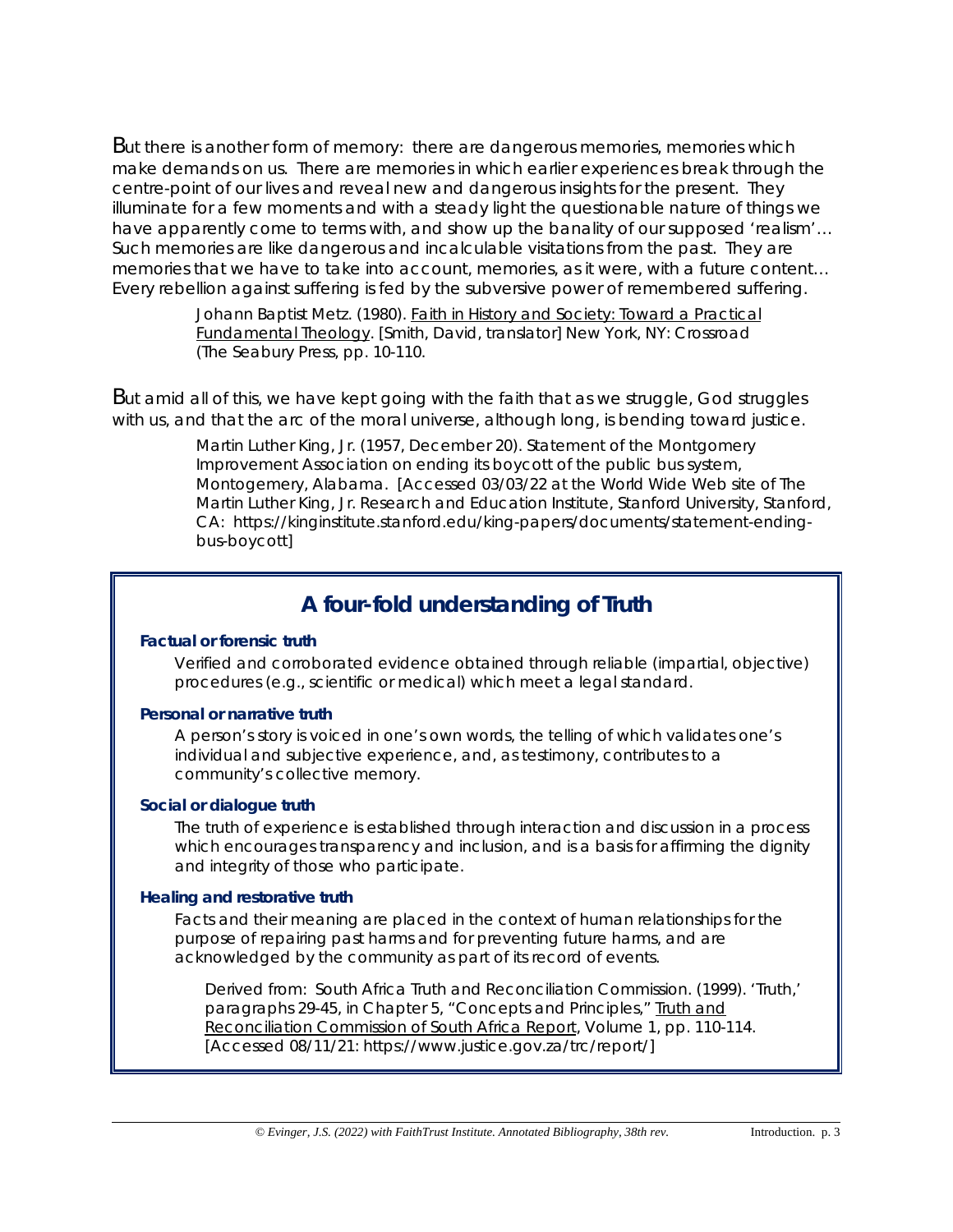# **LAND ACKNOWLEDGEMENT**

Since this bibliography was begun in 1995, the primary geographic site from which it is created is the city of Rochester in Western New York. Every community owes its existence and vitality to generations who contributed their hopes, dreams, and energy to make the history of its place. Some were brought here against their will; some were drawn to leave their distant homes in hope of a better life; and, some have lived on this land for more generations than can be counted. Truth and acknowledgment are critical to building mutual respect and connection across all barriers of heritage and difference. I acknowledge what has been buried by honoring the truth that I dwell on the ancestral lands of the Wenro, Erie, Susquehannock, and Seneca People. I pay respects to their elders past and present, honor their stewardship of this land, and consider the many legacies of violence, displacement, migration, and settlement that have shaped this place.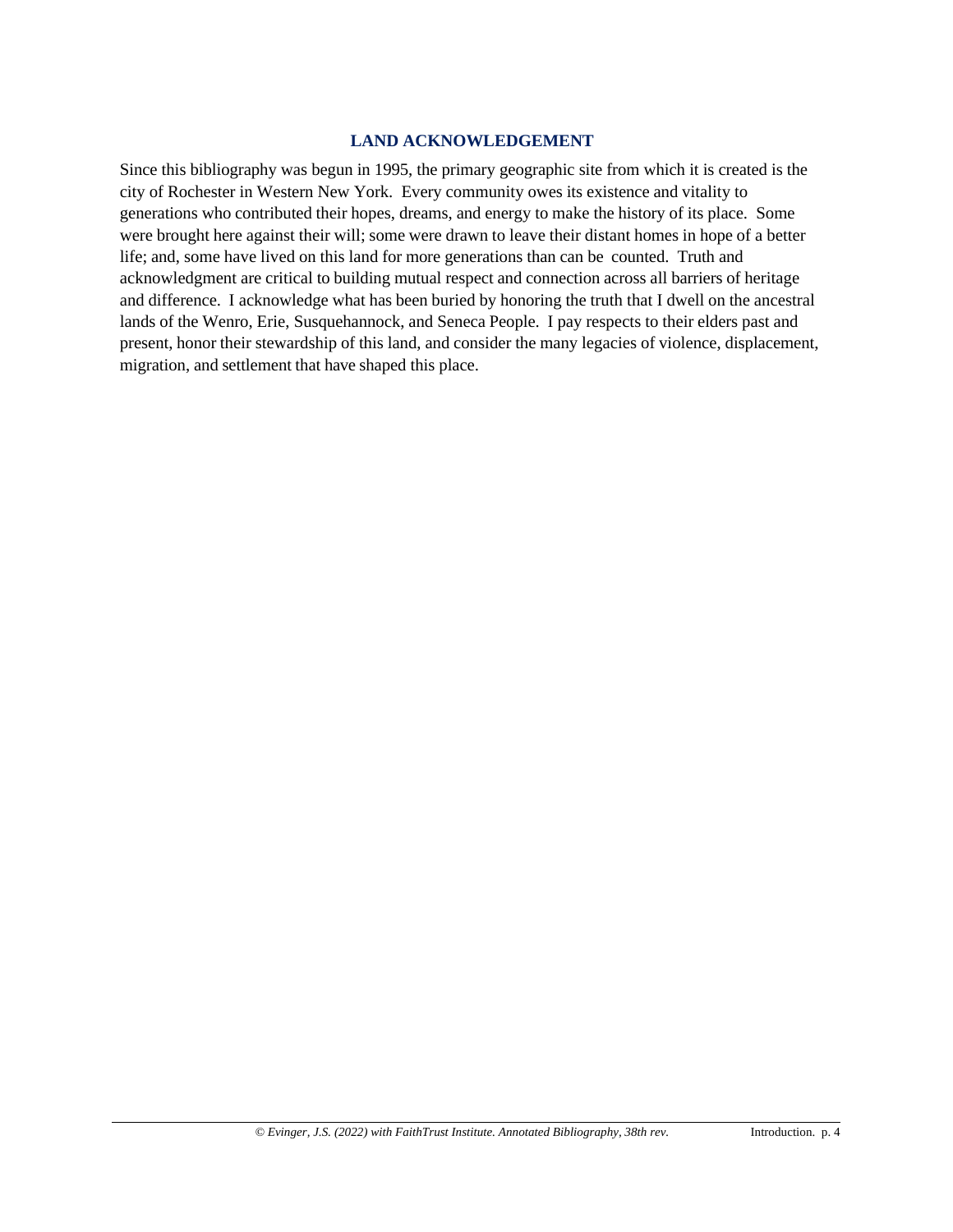# **CONTENTS**

#### **Introduction**

- **I. Non-Fiction Books, Book Chapters, Monographs, Booklets, and Packets**
- **IIa. Academic, Professional, and Religious Articles and Papers from Academic and Professional Journals, Religious Journals, World Wide Web, and Religious Magazines, Newsletters, News Services, and Pamphlets**
- **IIb. Quantitative Research – Primarily Articles**
- **IIc. Qualitative Research – Primarily Articles**
- **IId. Law Review, Legal Journal, and Legal Resource Articles, Documents, and Digital Media**
	- **IId.(1) Topic: Clergy-Penitent Privilege**
	- **IId.(2) Topics Other than Clergy-Penitent Privilege**
- **III. Unpublished Papers and Presentations**
- **IV. Articles from Secular Newspapers, Newsweeklies, Magazines, Newsjournals, News Services, Newsletters, and the World Wide Web, and Secular Brochures and Pamphlets**
- **V. Broadcast Material from Secular News Media: Videotapes, DVD videodiscs, and Audiotapes**
- **VI. Documentaries**
- **VII. Reports Issued by Formal Inquiries, and Submissions to Formal Inquiries**
- **VIII. Novels, Fiction, Plays, Cinema, Art, Photography, and Poetry**
	- **IX. Theses and Dissertations**
	- **X. Training and Educational Materials**
	- **XI. Non-English Language Books and Articles, Not Annotated**
- **XII. Archival Materials to Locate**
- **XIII. Materials to Locate**
	- **XIII.(A) Self-Published and Print-on-Demand**
	- **XIII.(B) Australia and New Zealand**
	- **XIII.(C) England, Ireland, Scotland, Wales, Europe**
	- **XIII.(D) Canada**
	- **XIII.(E) Various Nations**
	- **XIII.(F) U.S.A.**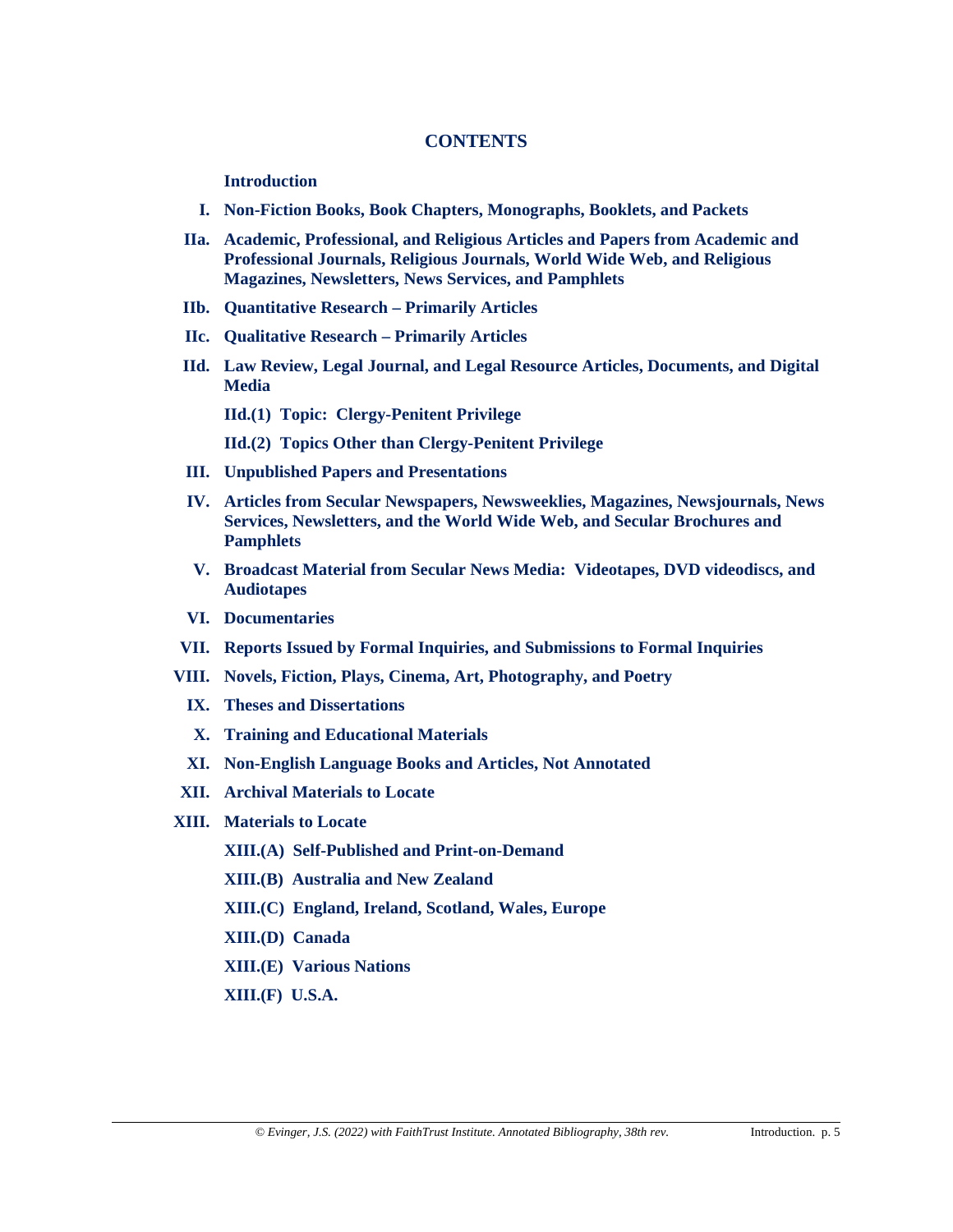# **INTRODUCTION TO THE BIBLIOGRAPHY**

The phenomenon of sexual boundary violations, particularly abuse, as committed by persons in fiduciary relationships, is widespread among helping professions. This bibliography is oriented to several specific contexts in which this occurs. The first consists of religious communities, particularly Christian churches, and particularly in the U.S.A. This is the setting of incidence I best know and understand. The term *religious communities* is used broadly to also include practices that are *spiritual* in nature and not part of a formal religious denomination. The second context is the role of clergy, a religious vocation and culture to which I belong. While the catalyst for the bibliography's origination was violations by those in the position and role of clergy, the concept of sexual boundary violation by one in a religious role is applied here to include other positions that also involve fiduciary trust and power derived from the sanction of a religious or spiritual community, e.g., a missionary, youth worker, woman religious, or guru. Because the phenomenon of people being violated sexual in faith and religious communities is globally endemic, the intent is to be as comprehensive as possible.

# **Description**

**Purpose** This bibliography is intended to be a systematic, or enumerative, subject bibliography. Any bibliography is a secondary resource which provides a place from which to explore. Hopefully, this one also serves as a source of knowledge and functions as a catalyst to analysis resulting in action.

**Scope** The scope is extensive, as opposed to selective, and broad. It is not limited to the works of one nation and not to exclusively academic sources. Gray literature is included, e.g., formal reports, material from conference proceedings, doctoral theses/dissertations, and white papers.

**Materials** Because of the scope, the materials included are of mixed types. Both retrospective and current materials are used. Book reviews are excluded, with occasional exceptions. Newspaper articles are generally excluded due to difficulties of access, quantity, and uncertainty of accuracy or detail.

**Function** The primary functions of this bibliography are to identify materials and sources, and to further the selection process for diverse types of readers with differing needs.

**Arrangement** Materials are arranged primarily by type and then alphabetically by author. In most all instances, author descriptions and affiliations refer to status at the time of the item's publication.

**Annotation** Entries are descriptive and intended to summarize the contents of the work in relation to the focus of this bibliography. Occasional evaluative commentary is made. Identification and annotation is based on verification by direct examination, with exceptions noted.

**Format** The format style is guided generally by the Publication Manual of the American Psychological Association (6th edition). However, to enhance the ability of readers of this bibliography to locate materials, the format exceeds Manual specifications regarding details of authors' full names, issue number, and month of journals. The format is subject to revision to improve consistency and clarity while providing useful information.

**Language** Most titles listed are English language. This is not meant to devalue works in other languages. Language is a factor affecting availability, and non-English sources are less frequently accessible in the U.S.A.

**Access to Materials** A large number of books and articles were obtained through interlibrary loan services through both U.S.A. public and academic libraries. Increasingly, articles published in peer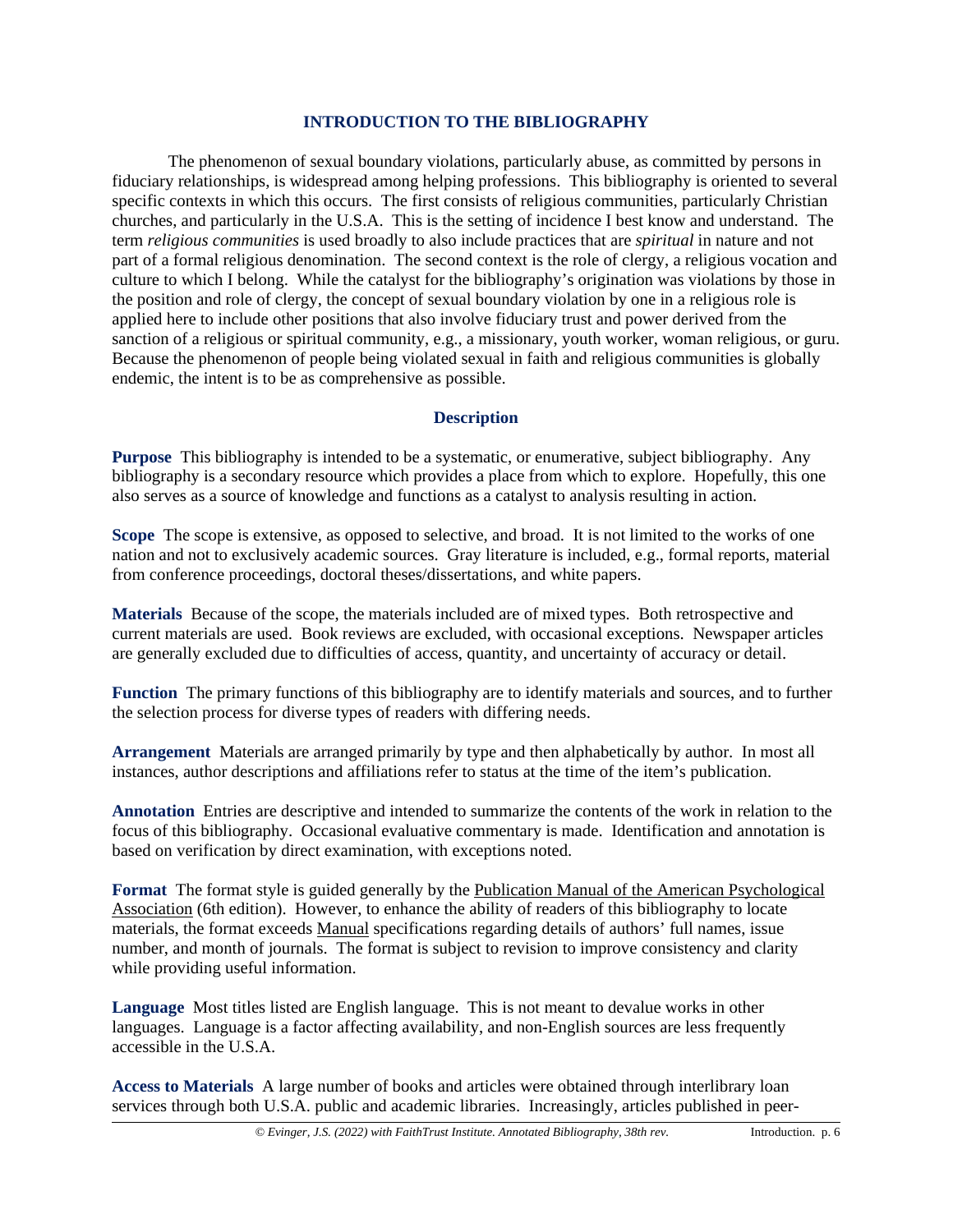reviewed academic journals and law review literature are available in PDF format through academic databases. By contrast, it is far more difficult to obtain religious literature articles in PDF format, including ones from peer-reviewed journals. Personal visits to the following libraries and entities were especially useful in compiling this bibliography, either because of the quantity of relevant materials and/or the availability of hard-to-locate items:

- Albert R. Mann Library, College of Agriculture and Life Sciences, Cornell University, Ithaca, NY
- Alfred C. O'Connell Library, State University of New York at Genesee Community College, Batavia, NY
- Ambrose Swasey Library, Colgate Rochester Crozier Divinity School, Rochester, NY
- Ames Library, Seattle Pacific University, Seattle, WA
- Andrew L. Bouwhuis Library, Canisius College, Buffalo, NY
- Appellate Division 4th Department Law Library, Supreme Court of the State of New York, Rochester, NY
- Billy Graham Center, Buswell Memorial Library, Wheaton College, Wheaton, IL
- Buffalo & Erie County Public Library, Central branch, Buffalo, NY.
- Burke Library, Union Theological Seminary, New York, NY
- Buswell Memorial Library, Wheaton College, Wheaton, IL
- Butler Library, Columbia University, New York, NY
- Charles Deering McCormick Library of Special Collections, Northwestern University, Evanston, IL
- Christ the King Seminary Library, Christ the King Seminary, East Aurora, NY
- Detroit Public Library, Main branch, Detroit, MI
- Drake Memorial Library, State University of New York College at Brockport, Brockport, NY
- Edward G. Miner Library, University of Rochester Medical Center, Rochester, NY
- Ernest Miller White Library, Louisville Presbyterian Theological Seminary, Louisville, KY
- E. H. Butler Library, State University of New York College at Buffalo, Buffalo, NY
- E. S. Bird Library, Syracuse University, Syracuse, NY
- Firestone Library, Princeton University, Princeton, N.J.
- H. Douglas Barclay Law Library, Syracuse University, Syracuse, NY
- Health Sciences Library, University of Buffalo, Buffalo, NY
- James P. Boyce Centennial Library, The Southern Bapist Theological Seminary, Louisville, KY
- JKM Library, Lutheran School of Theology at Chicago, Chicago, IL
- John M. Olin Library, Cornell University, Ithaca, NY
- King County Library, Bellevue branch, Bellevue, WA
- Lavery Library, St. John Fisher College, Pittsford, NY
- Law Library, Cornell Law School, Cornell University, Ithaca, NY
- Lemieux Library, Seattle University, Seattle, WA
- Lister Hill Library, School of Medicine, University of Alabama at Birmingham, Birmingham, AL
- Lockwood Memorial Library, State University of New York at Buffalo, Buffalo, NY
- Lorette Wilmot Library, Nazareth College, Pittsford, NY
- Mid York Library System, branch in Camden, NY
- Milne Library, State University of New York at Geneseo, Geneseo, NY
- Missio Seminary Library, Philadelphia, PA (formerly Biblical Seminary Library, Biblical Seminary, Hatfield, PA)
- Monroe County Public Library System, branches in Brighton, Brockport Chili, Fairport, Gates, Greece, Henrietta, Hilton, Honeoye Falls, Ogden, Penfield, Pittsford, Rochester (Arnett, Central, Highland, Lincoln, Lyell, Maplewood, Monroe, Phillis Wheatley, & Winton), Webster, & West Irondequoit, NY
- New York Public Library, Stephen A. Schwarzman Building, New York, NY Newberry Library, Chicago, IL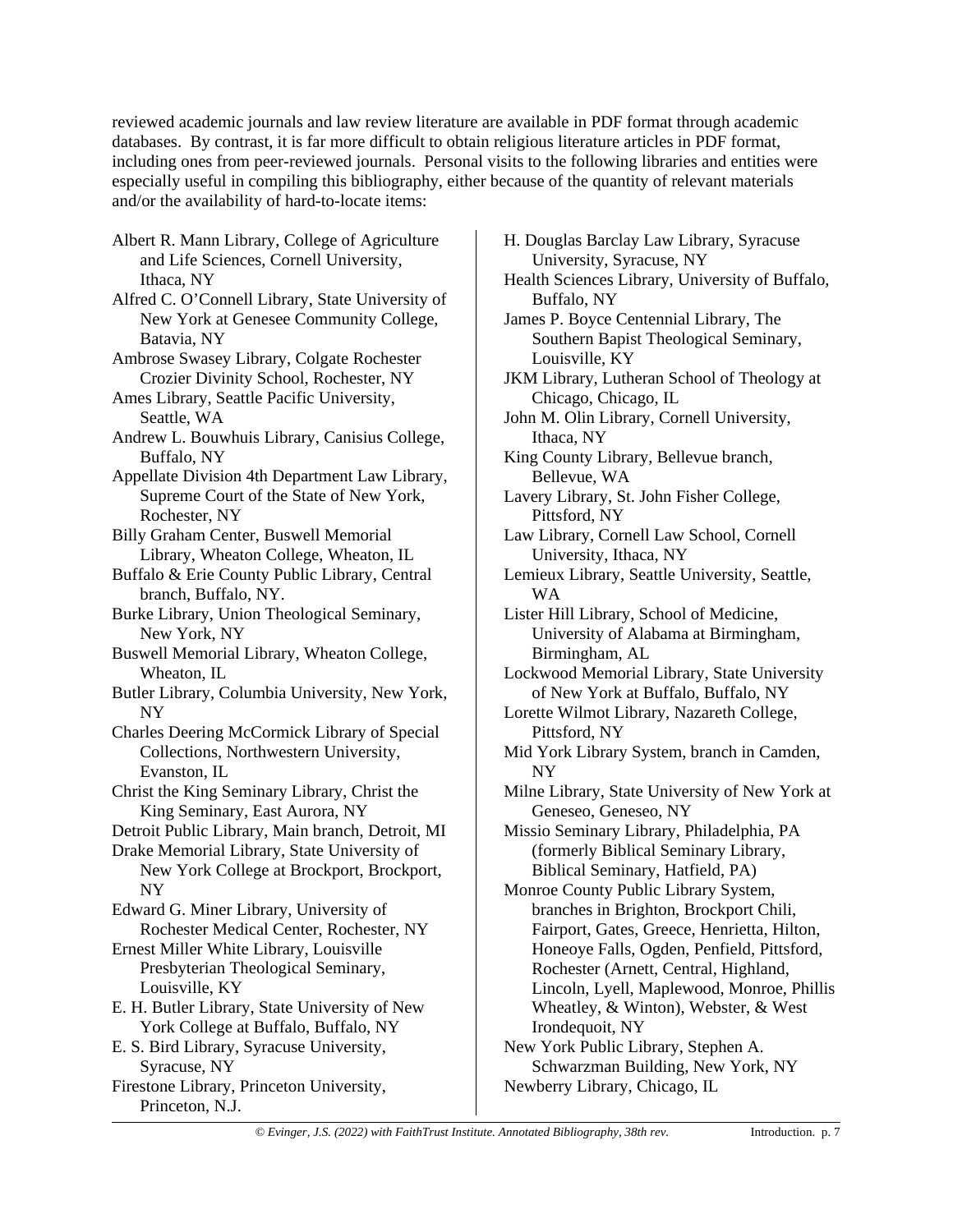Odegaard Undergraduate Library, University of Washington, Seattle, WA Onondaga County Public Libraries, branch in Manlius, NY Oscar A. Silverman Undergraduate Library, State University of New York at Buffalo, Amherst, NY Pioneer Library System, branches in Arcade, Canandaigua, & Lyons, NY R. Thomas Golisano Library, Roberts Wesleyan College, North Chili, NY Rare Books, Special Collections and Preservation Department, University of Rochester, Rochester, NY Rochester Zen Center, Rochester, NY Rush Rhees Library, University of Rochester, Rochester, NY Russell Hope Robbins Library, University of Rochester, Rochester, NY School of Law Library, Seattle University, Seattle, WA Seattle Public Library, Ballard branch, Seattle, WA Seventh Judicial District Law Library, New York State Unified Court System, Rochester, NY

Sibley Music Library, Eastman School of Music, University of Rochester, Rochester, NY Social Work Library, Columbia University, New York, NY Speer Library, Princeton Theological Seminary, Princeton, NJ Suffolk Public Library, branch in West Islip, NY Suzzallo and Allen Libraries, University of Washington, Seattle, WA The Elmer Holmes Bobst Library, New York University, New York, NY The Library of the Jewish Theological Seminary, Jewish Theological Seminary, New York, NY The Seattle School of Theology and Psychology, Seattle, WA The United Library, Garrett-Evangelical Theological Seminary, Evanston, IL The Willard J. Houghton Library, Houghton College, Houghton, NY University Library, Drew University, Madison, NJ University Library, Northwestern University, Evanston, IL Wallace Library, Rochester Institute of Technology, Henrietta, NY

**Acknowledgment** The staff of the InterLibrary Loan service of Rush Rhees Library, University of Rochester, Rochester, New York, whose competence and high level of performance have benefited this bibliography significantly, are acknowledged with appreciation.

**This Revision** This bibliography is a work in progress. New entries and corrections are typically posted semi-annually, and the *Academic Database*s and *Organizations and World Wide Web Sites* sections in this Introduction are updated periodically. This revision adds 50+ new entries. The bibliography, excluding this Introduction, now consists of 1,928 pages. That this project is ongoing demonstrates that the multidisciplinary literature reflects a continuing global process of discovery and understanding, much of which has come through confrontation and conflict.

**Searching this Bibliography** Display of this bibliography on a World Wide Web allows for both a continuing process of adding entries and wide accessibility. These benefits come at the expense of offering a standard bibliographic system of numbered entries and indices, which would require laborintensive revision. In the absence of a subject or name index, the Web user may trace a key word or phrase within the PDF display format through standard *find* or *search* command options.

**Availability** This bibliography is made accessible to the widest number of people and at the lowest cost by its availability on the World Wide Web. From 2001-2007, AdvocateWeb, a non-profit organization, posted the bibliography. Since 2008, availability is provided by FaithTrust Institute, a non-profit organization serving a global community and performing an exceptional service for those who care about sexual boundary violations in faith and religious communities. Donations for the purpose of supporting access to this bibliography may be directed to FaithTrust Institute. Suggestions of articles, chapters, books, or materials for inclusion may be directed to the author. People's willingness to send a copy of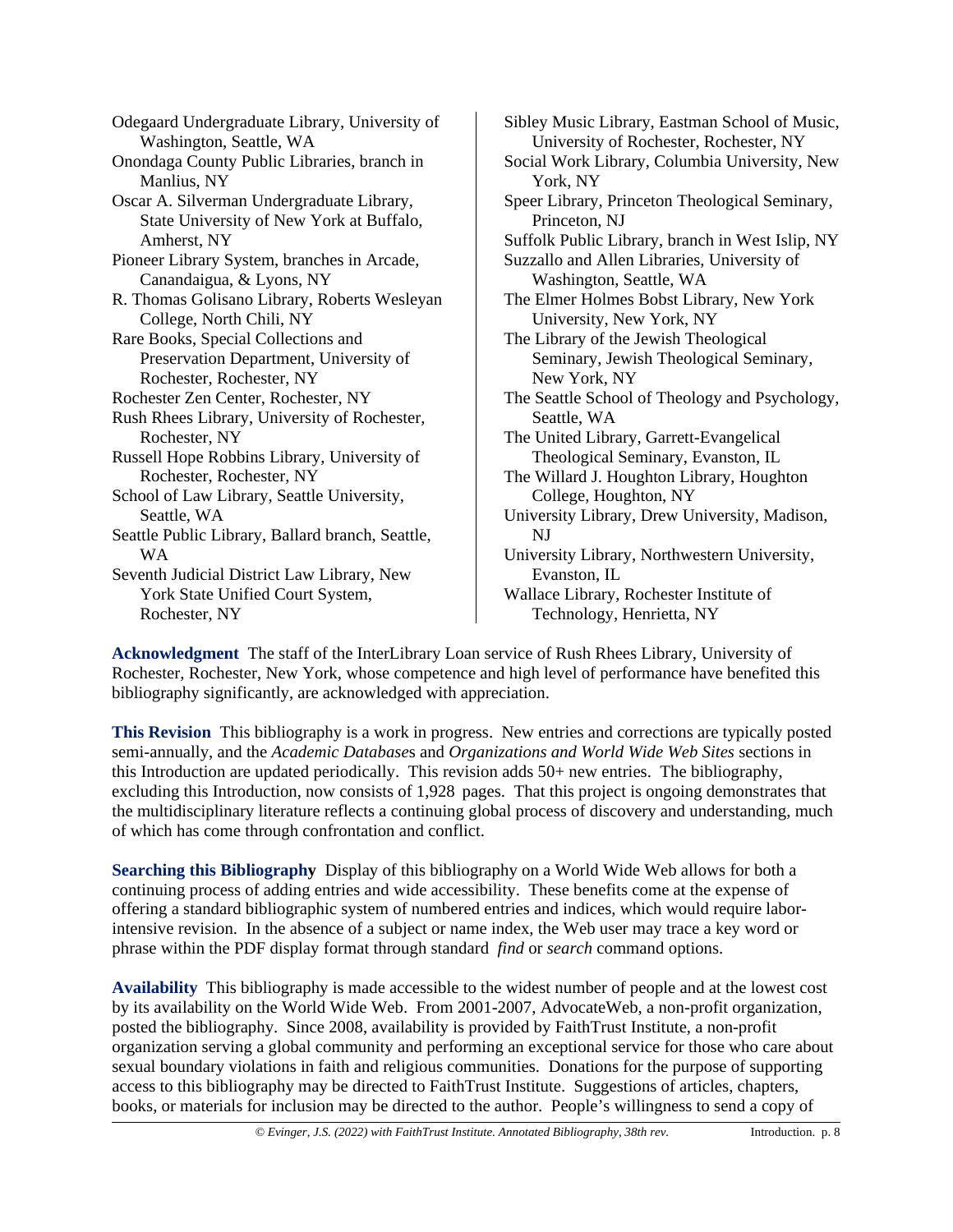material is very helpful. PDFs by email attachment are especially welcome. This project is conducted independently and receives no financial subsidy.

Links to various editions of the bibliography are posted at the following World Wide Web pages, as of 03/30/22:

- Creating Safe Ministries, sponsored by Presbyterian Church (U.S.A.) <https://www.presbyterianmission.org/legal-resources/creating-safe-ministries/helpful-resources/>
- Diana R. Garland School of Social Work, Baylor University, Waco, Texas (U.S.A.) <http://www.baylor.edu/clergysexualmisconduct/index.php?id=67410>
- Konferentie Nederlandse Religieuzen (Conference of Religious in the Netherlands) [https://www.knr.nl/wp-content/uploads/2021/03/Bibliografie-Preventie-Seksueel-Misbruik\\_Versie-04-](https://www.knr.nl/wp-content/uploads/2021/03/Bibliografie-Preventie-Seksueel-Misbruik_Versie-04-07-2013.pdf) [07-2013.pdf](https://www.knr.nl/wp-content/uploads/2021/03/Bibliografie-Preventie-Seksueel-Misbruik_Versie-04-07-2013.pdf) [p. 13, 5.2]
- Minister & Clergy Sexual Abuse Survivors (England). [Listed under "Books" as part of the link for FaithTrust Institute] <http://www.macsas.org.uk/MACSAS%20Resources.html>
- National Association for Christian Recovery (U.S.A.) <http://www.nacr.org/abuse/clerical-abuse>
- National Center on Domestic and Sexual Violence [http://www.ncdsv.org/publications\\_religion.html](http://www.ncdsv.org/publications_religion.html)
- National Sexual Violence Resource Center (U.S.A.) <https://www.nsvrc.org/publications/bibliographies/james-evingers-bibliography-clergy-ethics>
- TakeCourage.org (U.S.A.) <http://www.takecourage.org/Other.htm>
- A. W. Richard Sipe [This is a 2002 version. The link is posted on the home page.] <http://www.awrsipe.com/reports/evingerbiblio.pdf>

**Disclosure** The author has consulted for FaithTrust Institute since 2007, has contributed financially to its operating budget, was a member of the editorial board of its peer-reviewed publication, *Journal of Religion and Abuse (JORA)*, and has published articles and book reviews in *JORA* beginning with its first issue. All editorial decisions about inclusion or exclusion of bibliography entries and the wording of annotations are made independently, and are the author's sole responsibility.

**Limitations** A bibliography is a humbling exercise in perseverance. Previously unknown items are still being discovered, and new items are being published, resulting in still important materials to retrieve and include in a later edition. A bibliography is also a humbling exercise in detail. There are still formatting revisions to make, typos to correct, and updates to enter for currently listed items.

**Sources** The foundation for this bibliography was begun in 1995 with a systematic compilation of cited works and references in books and journal articles. Since then, academic journals, article references, and academic databases have been especially useful.

# **1. Journals**

The following journals have been consistently productive sources:

*Church Law & Tax Report: A Review of Legal and Tax Developments Affecting Ministers and Churches* Presents a national overview of U.S.A. legal developments pertaining to denominations and congregations on issues involving risk management, safety, finance, and taxes. Since the late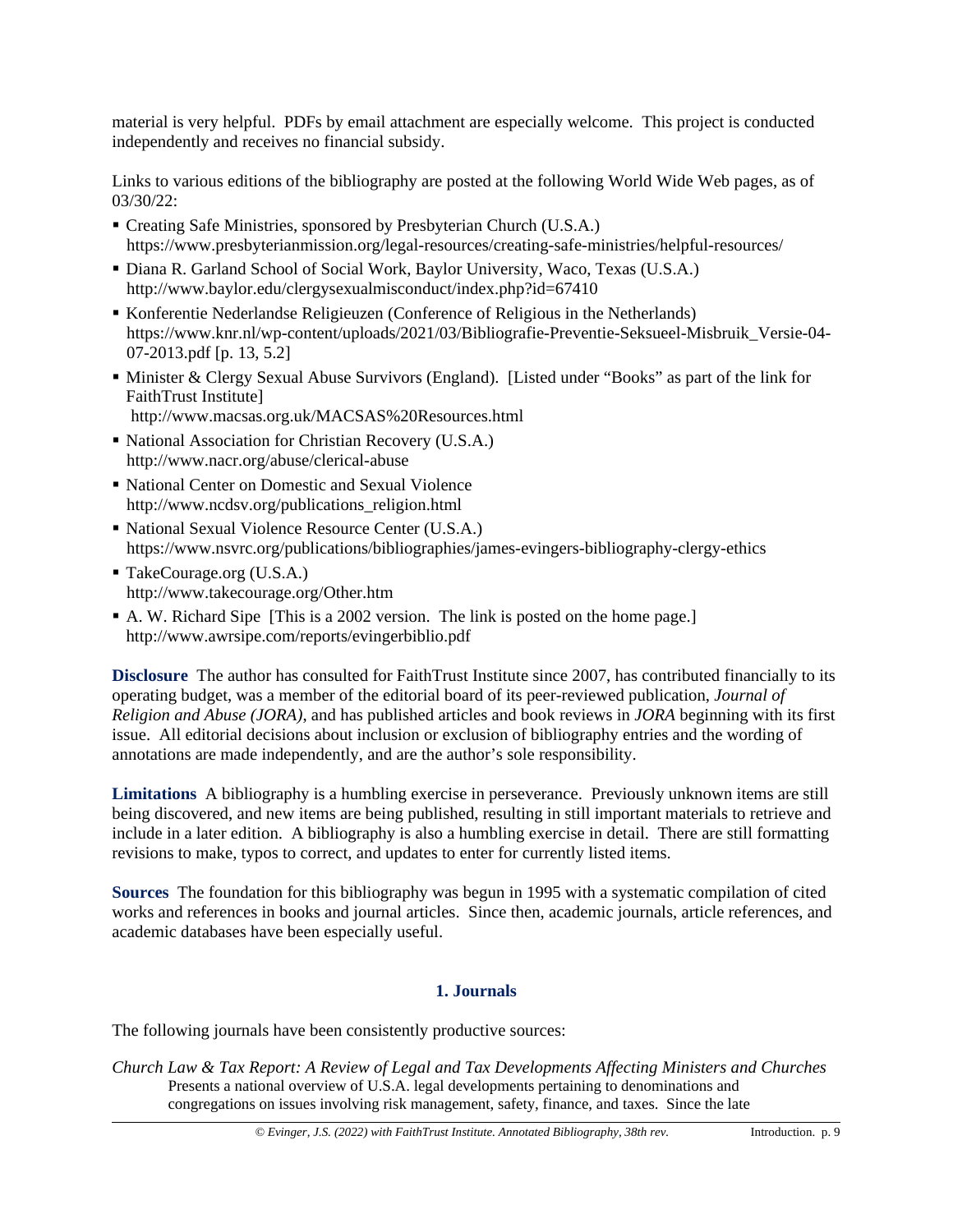1980s, it has published numerous accounts of legal cases involving sexual boundary violations in religious communities. Format includes brief summaries and detailed critiques. Hard copy and on-line formats. Published bimonthly by Christianity Today International, 465 Gunderson Drive, Carol Stream, Illinois 60188.<http://www.churchlawandtax.com/>

# *Journal of Religion and Abuse: Advocacy, Pastoral Care, and Prevention*

1st volume appeared spring, 1999; ceased publication in 2008; global and interreligious in scope. Editor was Marie M. Fortune. Published by Haworth Pastoral Press, 10 Alice Street, Binghamton, NY, 13904-1580.

*National Catholic Reporter*

As described on its World Wide Web site: "Established in 1964, the *National Catholic Reporter (NCR*) began as a newspaper and is now a print and Web news source that stands as one of the few independent journalistic outlets for Catholics and others who struggle with the complex moral and societal issues of the day." Has published numerous articles over the decades regarding sexual boundary violations in the Roman Catholic Church. The National Catholic Reporter Publishing Co., 115 E. Armour Blvd., Kansas City, MO 64111. <http://ncronline.org/>

## *Origins: CNS (Catholic News Service) Documentary Service*

Publishes numerous official documents, statements, reports, and the like issued by bodies and individuals in the Roman Catholic Church. Excellent single source for a large number of important texts related to clergy sexual abuse. Annual index. Published weekly most months of the year. Publisher is affiliated with United States Conference of Catholic Bishops. Published by Catholic News Service, 3211 4th St. N.E., Washington, D.C. 20017. [http://www.originsonline.com](http://www.originsonline.com/) Also available as an on-line subscription.

# **2. Academic Databases**

This bibliography's breadth and depth is increased by utilization of standard academic digital databases, especially those available through colleges, universities, health sciences institutions, and public libraries. Because of variations in how authors identify subjects and how academic catalogues list *key words*, and because of variations in how academic database searches are constructed, the following search phrases and terms are used:

| "clergy sexual abuse"      | "clergy sexual misconduct" | "sexual harassment by clergy" |
|----------------------------|----------------------------|-------------------------------|
| "clergy sexual harassment" | "sexual abuse by clergy"   | "sexual misconduct by clergy" |
| "clergy" + "abuse"         | "clergy" + "discipline"    | "clergy" + "malpractice"      |
| "clergy" + "adultery"      | "clergy" + "ethics"        | "clergy" + "misconduct"       |
| "clergy" + "affairs"       | "clergy" + "harassment"    | "clergy" + "sex crimes"       |

In addition, the terms "minister," "priest," and "rabbi" are substituted for "clergy" as a search term.

For searches that allow refining the returns, the following broad terms are initially used:

| "sex crimes"   | "sexual ethics"     | "sexual misconduct" |
|----------------|---------------------|---------------------|
| "sexual abuse" | "sexual harassment" |                     |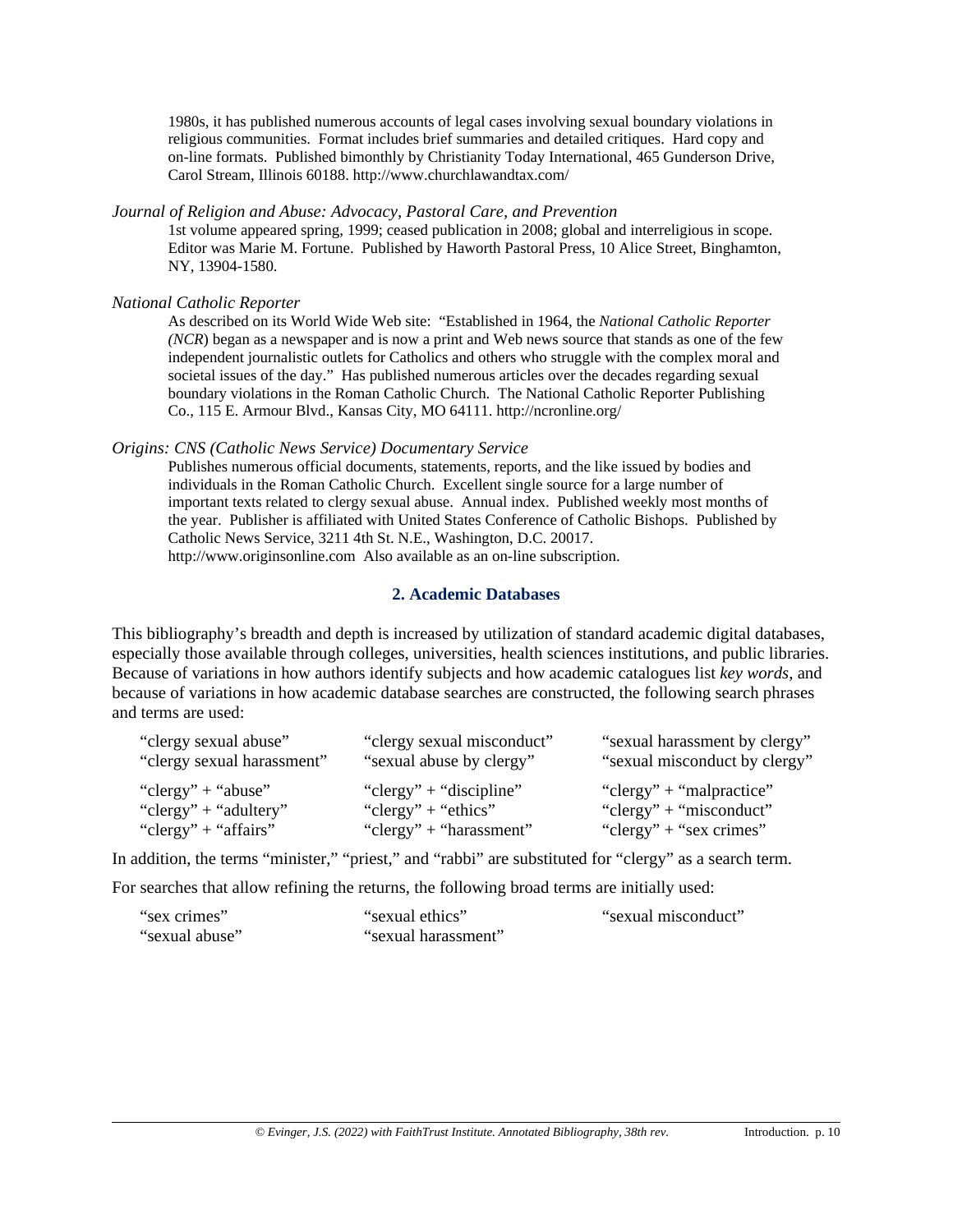## APA PsycINFO

- An "abstracting and indexing database" for "psychological and behavioral research."
- Coverage: 5,000,000+ records from books, journals, and dissertations across disciplines.
- Creator: American Psychological Association. Publisher: Ovid.
- Accessed 03/27/22.

# APA PsycARTICLES

- A "database of full-text, peer-reviewed articles published by the APA [American Psychological Association] and affiliated journals."
- Coverage: 225,000+ records from 119 journals dating from 1894.
- Creator: American Psychological Association. Publisher: ProQuest.
- Accessed 03/27/22.

# Arts & Humanities Citation Index (Web of Science Core Collection)

- Index to arts and humanities journals.
- Coverage: 1,800+ journals from 28 arts and humanities disciplines; 4,900,000+ records from 1975.
- Publisher: Clarivate.
- Accessed  $03/26/22$ .

# Association of Religion Data Archives

[https://www.thearda.com](https://www.thearda.com/)

- "The Association of Religion Data Archives (ARDA) strives to democratize access to the best data on religion." Founded in 1997.
- Coverage: 1,000+ data file from surveys, polls, and other sources; some journal citations and book chapters.
- Advanced Search Feature: [https://www.thearda.com/newsearch\\_adv\\_options.asp](https://www.thearda.com/newsearch_adv_options.asp) Using the search term, "clergy sexual abuse," returns were found in multiple sections: Timeline, ARDA Dictionary, Citations, and Questions/Variables on Surveys. Using the search term, "Measurements," returns were found in: Timeline, Measurements, ARDA Dictionary, Citations, Data Archive, and Questions/Variable on Surveys.
- Creator & Publisher: The Association of Religion Data Archives, Department of Sociology, The Pennsylvania State University (University Park, PA).
- Accessed 03/23/22.

## Atla Religion Database with AtlaSerials

- Database combines indexing from Atla Religion Database and AtlaSerials.
- Coverage: 3,300,000+ records from journals, books, essays, and reviews; some full-text.
- Creator: Atla (American Theological Library Association) (Chicago, IL). Publisher: EBSCOhost.
- Accessed 03/27/22.

## Business Abstracts with Full Text

- Provides "a fully range of business-related topics."
- Coverage: full-text articles from 420+ publications dating to 1981; indexing and abstracts for 900+ publications dating to 1981.
- Publisher: EBSCOhost.
- Accessed 03/21/22.

# Child Care & Early Education Research Connections

[https://www.researchconnections.org](https://www.researchconnections.org/)

- Research Connections is a digital "library of policy-relevant research for child care and early education professionals."
- Coverage: The multidisciplinary database identifies journal articles, books, research reports, factsheets, briefs, gray literature, instruments and government documents.
- Creator & Publisher: ICF (Fairfax, VA).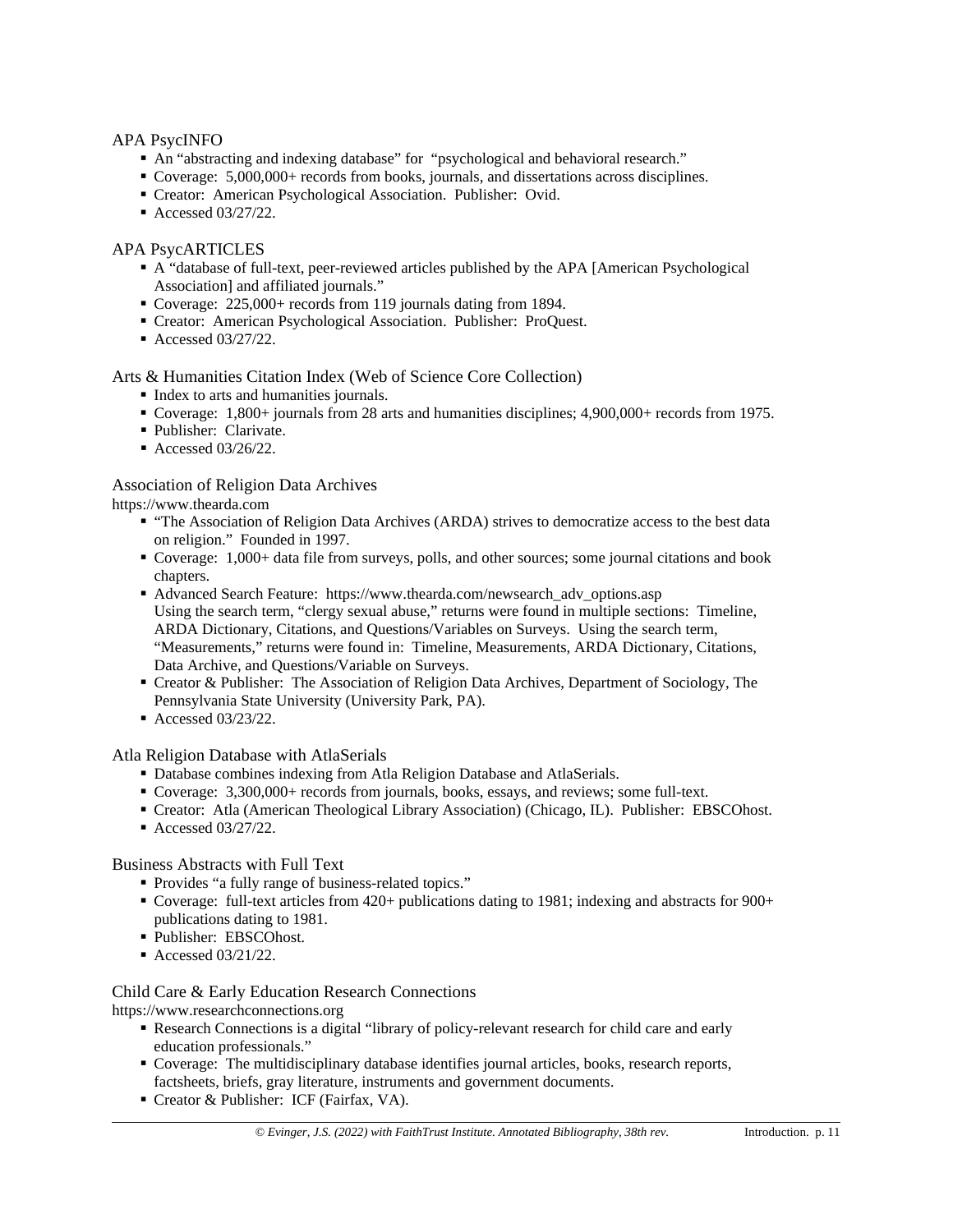■ Accessed 03/23/22.

## Contemporary Women's Issues

- "…offers comprehensive coverage of issues that influence women's lives across the globe."
- Coverage: 1992-present; 400+ titles; academic and non-acdemics sources; subjects include business and economics, education, gender and women's studies, health studies, professional development, and civil rights.
- Publisher: Gale Group, a brand of Cengage.
- Accessed 03/21/22.
- Gale Academic OneFile
	- Full-text virtual library.
	- Disciplines include criminal justice, history, political science, and psychology. Contains 131,000,000+ articles from journals, magazines, books, and news sources.
	- Publisher: Gale Group, a brand of Cengage.
	- Accessed 03/26/22.

# Historical Abstracts

- Index of literature about world history (excluding the United States and Canada) from 1450-present.
- Coverage: 1954-present; indexing of articles from 2,200+ journals in multiple languages.
- Publisher: EBSCOhost.
- Accessed 03/21/22.

## Humanities Full Text

- Indexing of material on art, architecture, dance, folklore, myth, film, journalism, music, and religion.
- Coverage: 563 active indexed and abstracted journals, 490 of which are peer-reviewed.
- Creator: H. W. Wilson. Publisher: EBSCOhost.
- Accessed 03/23/22.

## Index to Jewish Periodicals

- Index of periodicals on Jewish history, activity, and thought.
- Coverage: 200+ journals; 1988-present.
- Publisher: EBSChost.
- Accessed 03/21/22.

## Law Journal Library

- A database of facsimile images of print sources.
- Coverage: 3,000+ journals from 40+ disciplines and 60 countries.
- Creator & Publisher: HeinOnline.
- Accessed 03/27/22.

## MEDLINE (via Ovid)

- "...world's leading bibliographic source for biomedical scholarly literature and research..."
- Coverage: 23,000,000+ bibliographic citations and author abstracts from 5,600+ biomedicine and life sciences journals in multiple languages; 1946 to present.
- Creator: U.S. National Library of Medicine. Publisher: Ovid.
- Accessed 03/26/22.

#### Networked Digital Library of Theses and Dissertations (NDLTD) <http://www.ndltd.org/>

 NDLTD is "an international organization dedicated to promoting the adoption, creation, use, dissemination, and preservation of electronic theses and dissertations (EDTs)." [The site contains search engines listed by countries and regions by which to browse the catalog:<http://www.ndltd.org/resources/find-etds>Based on a limited sampling, the returns in a specific English-speaking country's database are not limited to that country.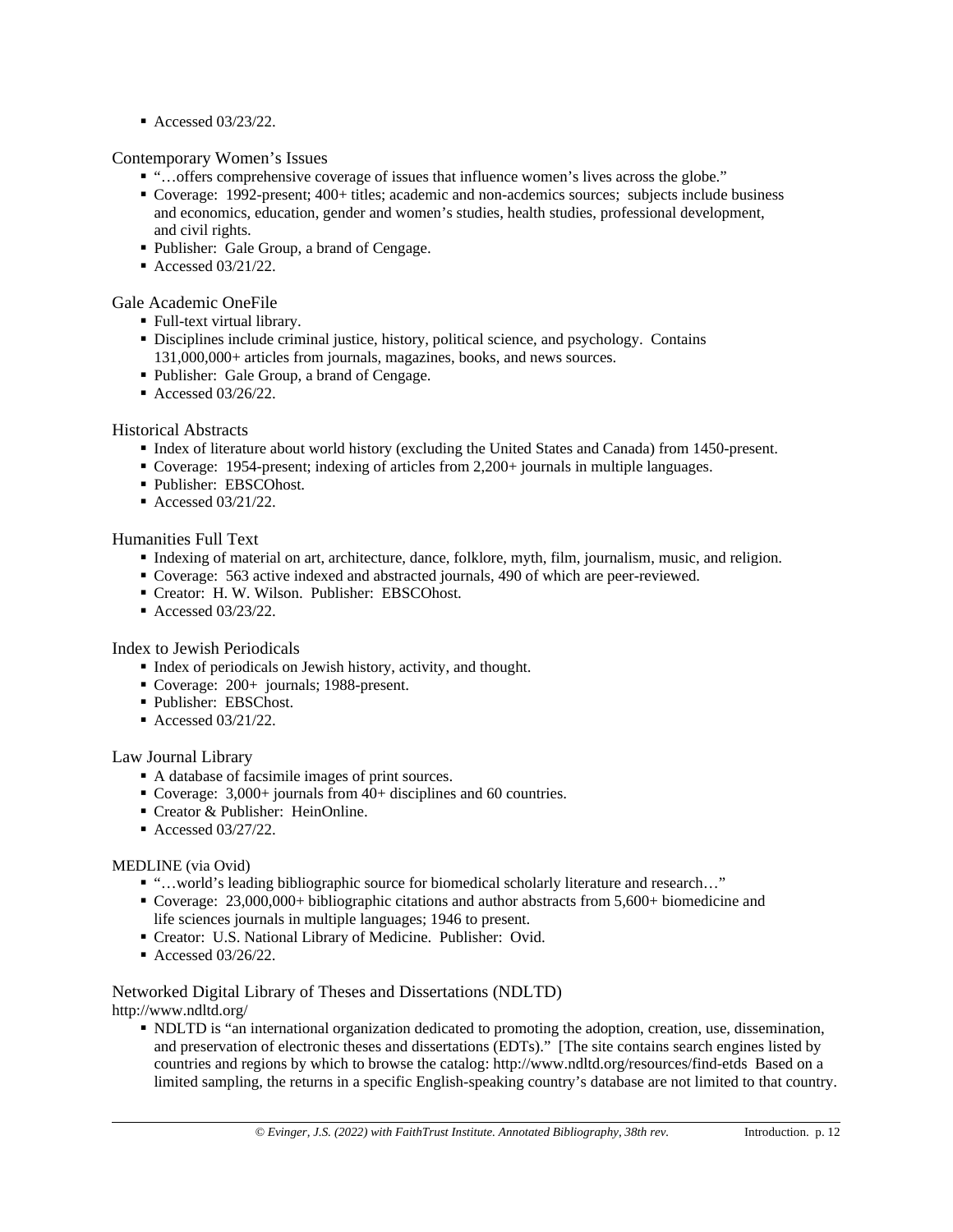A link to search the entire set of search engines with a single term is available. Some entries include links to the EDT.]

- Coverage: 6,220,500+ EDTs in dozens of languages.
- Creator & Publisher: NDLTD.
- Accessed 03/21/22.

# Project MUSE

- "…promotes the creation and dissemination of essential humanities and social sciences resources through collaboration with libraries, publishers, and scholars worldwide." A non-profit collaboration. A digital aggregation.
- Coverage: full-text journal, book and related content from 600+ journals from 250+ university presses and academic societies worldwide.
- Publisher: Johns Hopkins University Press (Baltimore, MD)
- Accessed  $03/26/22$ .

# ProQuest Central Essentials

- **Periodical coverage from 12 ProQuest databases, including: Arts & Humanities Database,** Psychology Database, Religion Database, Research Library, and Social Science Database. The set may be searched together or individually.
- Coverage: Full-text.
- Publisher: ProQuest LLC.

ProQuest Dissertations & Theses Global

- "…the world's most comprehensive curated collection of multi-disciplinary dissertations and theses from around the world…"
- Coverage: 5,000,000+ citations; 2,700,000 in full text; citations from thousands of universities; 1939-current date.
- Publisher: ProQuest LLC.
- Accessed 03/22/22.

## PubMed

<https://www.ncbi.nlm.nih.gov/pubmed/>

- Creator's description: A database of "…more than 33 million citations and abstracts of biomedical literature." Some links to full-text content. A free resource.
- Creator & Publisher: U.S. National Library of Medicine, a division of U.S. National Institutes of Health.
- Accessed 03/21/22.

## Readers' Guide Retrospective: 1890-1982

- "...a digital archive of the *Readers' Guide to Periodical Literature*..."
- Coverage: 1890-1982; 3,000,000+ articles from 550+ popular and general interest periodicals in the U.S.A. and Canada.
- Creator: H. W. Wilson Company. Publisher: EBSCOhost.
- Accessed 03/21/22.

## Readers' Guide Full Text Mega

- "…a database providing full text, indexing and abstracts for a broad selection of periodicals covering many subjects, including art, business, education and entertainment."
- Coverage: indexing for 470+ popular and general interest periodicals from the U.S.A. and Canada beginning with 1983; full-text articles from 270 periodicals beginning with 1994.
- Creator: H. W. Wilson Company. Publisher: EBSCOhost.
- Accessed 03/21/22.

Research in Ministry [https://rim.atla.com](https://rim.atla.com/)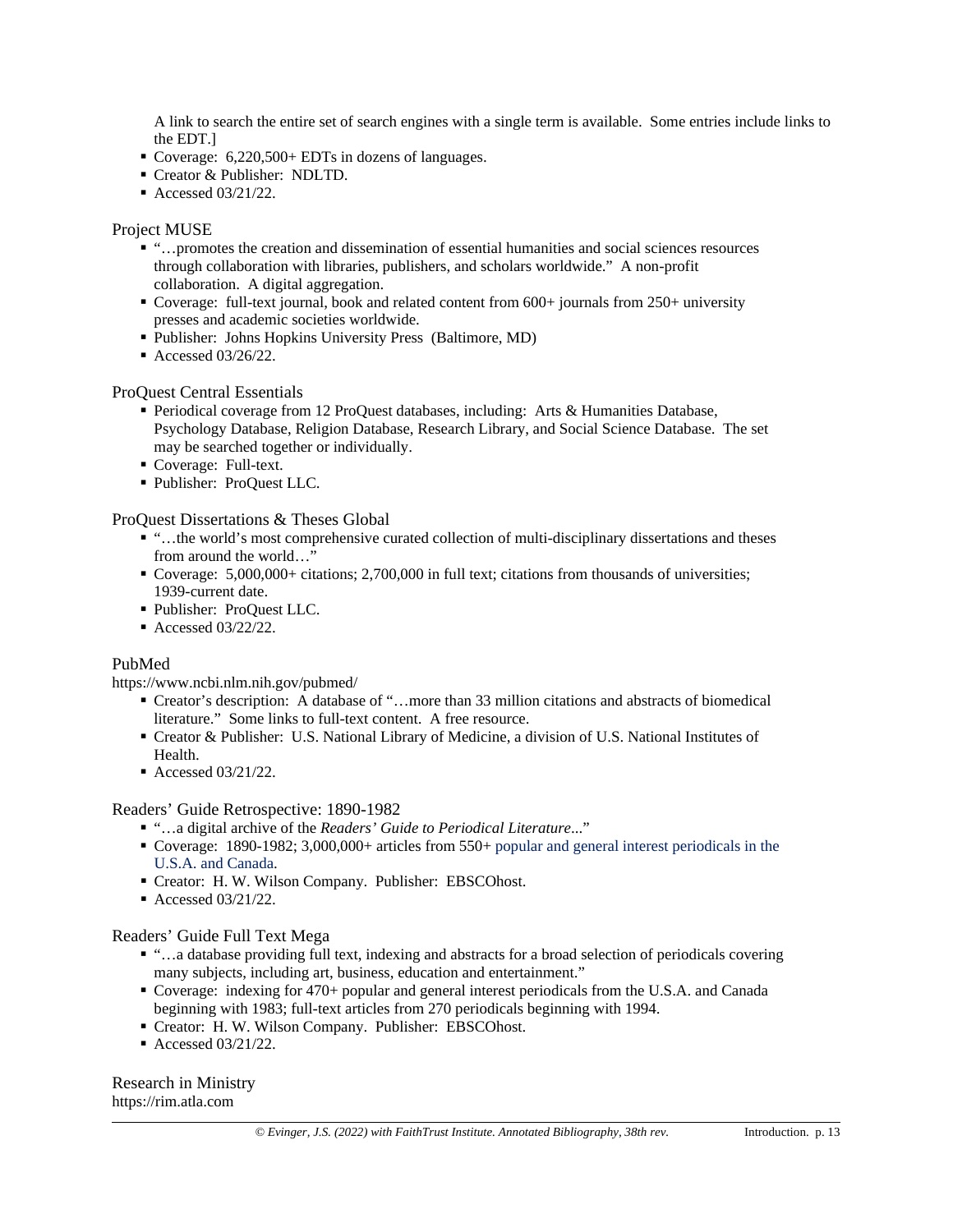- "…a thesis and dissertation abstract database… [of] outcomes of research conducted in graduate programs of study related to ministry, theology, and religion."
- Coverage: 14,000+ records; updated on an irregular schedule. Some abstracts are available.
- Creator & Publisher: Atla (American Theological Library Association) (Chicago, IL).
- Accessed 03/21/22.

# Social Sciences Full Text

- "Covering the latest concepts, theories and methods from both applied and theoretical aspects of the social sciences, this full-text database includes the most important English-language social science journals." Among subjects included: addiction studies, anthropology, communicatons, economics, ethics, family studies, gender studies, international relations, law, mass media, minority studies, political science, psychology, public welfare, social work, and urban studies.
- Coverage: full-text articles from 150+ active, non-open access journals; full-text content since 1972; indexing for nearly 840 periodicals, 757 of which are peer-reviewed.
- Creator: H. W. Wilson. Publisher: EBSCOhost.
- Accessed 03/27/22.

# SocINDEX

- "…the authoritative bibliographic database for sociology research."
- Coverage: 3,0005 active indexed and abstracted journals of which 2,870 are peer-reviewed; 592 are active, global open access journals.
- Publisher: EBSCOhost.
- Accessed 03/27/22.

# SSRN (formerly Social Sciences Research Network)

- A digital library of pre-print scholarly materials, including articles, book chapters, and research papers..
- Coverage: disciplines include applied sciences, health sciences, humanities, life sciences, physical sciences, and social sciences.
- Creator: SSRN (Rochester, NY). Publisher: EBSCOhost.
- Accessed  $03/26/22$ .

## Theological Research Exchange Network (TREN)

<http://www.tren.com/e-docs/index.cfm>

- A subscription-based World Wide Web-posted library of theological thesis and dissertation titles from institutions, and conference papers. 17,600+ theses and dissertations. [It is difficult to locate relevant titles using the very limited search features.]
- Creator & Publisher: Theological Research Exchange Network.
- Accessed 03/21/22.

## Women's Studies International

- A database of scholarship in women's studies and feminist research, including the disciplines of sociology, history, international relations, and humanities.
- Coverage: indexing and abstracts of 1,000,000+ records from 810+ publications; dates: 1881 present.
- Publisher: EBSCOhost.
- Accessed 03/21/22.

## WorldCat

- "…the world's comprehensive database of information about library collections." Subscribing member libraries collectively contribute bibliographic records.
- Coverage: includes books, articles, dissertations, audio-visual materials; 516,000,000+ records; 483 languages and dialects.
- Creator: OCLC (Online Computer Library Center (Dublin, OH). Publisher: FirstSearch.
- Accessed 03/27/22.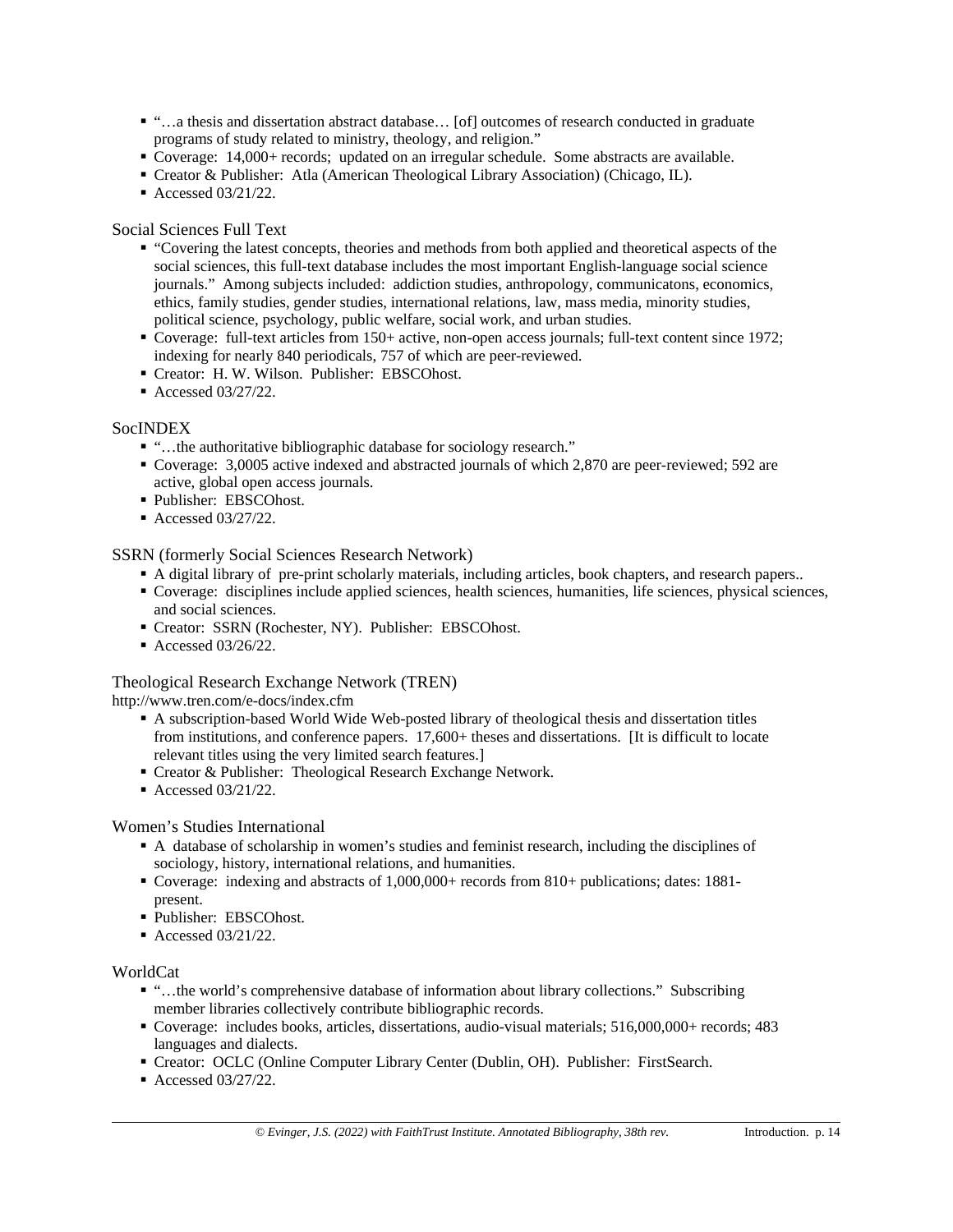# **3. Organizations and World Wide Web Sites**

The following have been useful sources of materials, resources, and/or services. This list is compiled on the basis of: quality of information; significance of information (e.g., the focus concerns a group or entity not typically addressed in the literature); credibility and reliability of the sponsor; contribution to the base of knowledge about, and/or response to, the problem of sexual boundary violations in religious, faithbased, and spiritual communities. Preference is given to not-for-profit entities.

# Aboriginal Healing Foundation

## <http://www.ahf.ca/>

The Aboriginal Healing Foundation is an "Aboriginal-managed, national, Ottawa-based, not-forprofit private corporation established March 31, 1998 and provided with a one-time grant of \$350 million dollars by the federal government of Canada." Its 11-year mandate, which ended March 31, 2009, was "to encourage and support, through research and funding contributions, communitybased Aboriginal directed healing initiatives which address the legacy of physical and sexual abuse suffered in Canada's Indian Residential School system, including intergenerational impacts." The Foundation closed September 30, 2014. The archived Web site "is maintained as a courtesy of Spear Communications Group." Publications section contains numerous documents in PDF format from the Foundation's research series. Links section contains World Wide Web links for "Anglican Church of Canada – Residential Schools" and "The United Church of Canada – The Healing Fund." Accessed 03/20/22.

# Abuse Tracker [Originally entitled: Clergy Abuse Tracker]

<http://www.bishop-accountability.org/AbuseTracker/>

Founded March, 2002, by the Poynter Institute, a non-profit school for journalists, St. Petersburg, Florida. Moved 12/31/03 to the Web site of *National Catholic Reporter: The Independent Newsweekly*. As of 12/20/06, it has been hosted by BishopAccountability.org, Inc. as a guide to U.S.A. and international media coverage of the developing story of sexual abuse in faith communities. Provides Web site links to media coverage. Archives organized by month. Access to some news media articles requires a subscription. [The best single source of newspaper coverage on the topic, particularly regarding the Roman Catholic Church in the U.S.A.] Accessed 03/20/22.

## AdvocateWeb

<http://www.advocateweb.org/>

Launched in January, 1998, by Kevin Gourley. Incorporated as a non-profit organization in 1999. President and chief executive officer is Stanley J. Spero, a litigation attorney. Addresses sexual misconduct, exploitation, and abuse of clients by professionals in positions of power, authority, or trust as a serious and prevalent problem. Provides "information and resources to promote awareness and understanding of the issues involved in the exploitation of persons by trusted helping professionals. We are attempting to be a helpful resource for victim/survivors, their family and friends, the general public, and for victim advocates and professionals." Site includes numerous topical resources. [Some portions of the site, e.g., Advisory Council, have not been updated in many years.] Accessed 03/20/22.

A. W. Richard Sipe – Celibacy, Sex & Catholic Church

[http://www.awrsipe.com](http://www.awrsipe.com/)

Focus is the Roman Catholic Church and the sexual of abuse of minors by clergy. Sipe (1932- 2018) was a certified mental health counselor, previously a Benedictine monk and priest in the Catholic Church, and "devoted full time to research into the sexual and celibate practices of Roman Catholic bishops and priests. That path now leads him to the study of the sexual teaching of the church and its effects on behavior – especially sexual abuse of minors by clergy – and the tangle of sexual problems that some people claim are blocking every religious agenda and destroying beyond repair the credibility of the Catholic Church in sexual matters." Contains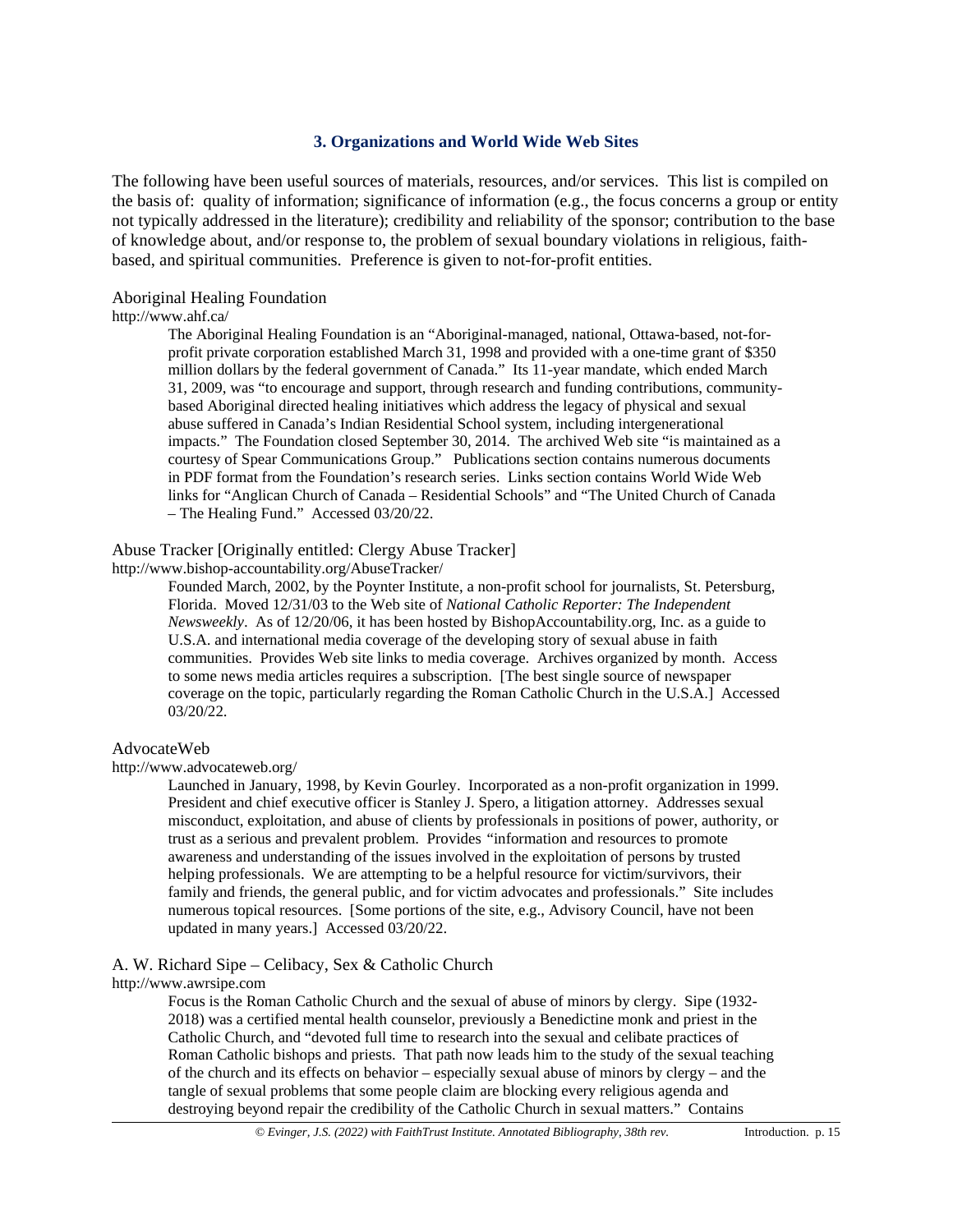extensive resources on numerous topics related to sexual abuse, including selected forensic reports submitted by Sipe in legal cases. Contains a dedicated section on the very influential work of Thomas P. Doyle, a former Dominican priest. Accessed 03/20/22.

Bangladesh MKs Speak. (no date). Child Abuse by Missionary Doctor.

<http://bangladeshmksspeak.wordpress.com/>

email: bangladeshmksspeaks@gmail.com

"The purpose of this blog is to bring into the light what has been previously kept in the dark, that is, to publicly identify former ABWE [Association of of Baptists for World Evangelism] missionary, Dr. Donn Ketcham of Allendale, Michigan, as a pedophile and to document ABWE's 20-plus-year coverup of this crimes." Bangladesh MKs Speak is "a group of former missionary kids (MKs) who lived in Bangladesh wile Donn Ketcham worked as a missionary doctor there with the mission agency Association of Baptists for World Evangelism (ABWE) out of Harrisburg, Pennsylvania." Sections include: Documents; Timeline, which extends from the 1930s to August 8, 2016; and New Stories & Editorials. Another section contains a link to a 280 pp. report of 5 years of investigation by 2 entities. [The site may not have been updated since 2016.] Accessed 03/20/22.

BishopAccountability.org, Inc.

P.O. Box 541375, Waltham, Massachusetts 02454-1375 U.S.A.

Telephone: (781) 439-5208 Anne Barrett Doyle

Telephone: (508) 479-9304 Terry McKiernan

email: [staff@bishop-accountability.org](mailto:staff@bishop-accountability.org)

<http://www.bishopaccountability.org/>

Non-profit corporation established in 2003. "…a digital and brick-and-mortar archive of the [Roman] Catholic clergy abuse crisis..." The database of clergy and religious in the U.S.A. who have been accused is 7,300+ records as of September 30, 2021. "For true 'bishop accountability' to occur, two things must happen: 1) there must be a full 'account' of the bishops' responsibility for the sexual abuse crisis, both individually and collectively, and 2) bishops who have caused the abuse of children and vulnerable adults must be 'held accountable.'" The World Wide Web site is a very extensive source of information, including a library of numerous documents that includes grand jury and state attorney general reports, Vatican documents, and U.S.A. dioceses' materials. [The Introduction to the Archives section is a very helpful overview: [https://www.bishop](https://www.bishop-accountability.org/documents/#introduction)[accountability.org/documents/#introduction\]](https://www.bishop-accountability.org/documents/#introduction) The site includes: a database of Roman Catholic diocesan and order priests who have been publicly accused of sexual misconduct; assignment records of accused priests; compilation of abuse at Catholic residential facilities in the U.S.A.; documents from countries other than the U.S.A.; survivors' accounts; legal documents, including depositions, affidavits, and complaints. A very significant, influential, and large repository and resource. Accessed 03/20/22.

Broken Rites Australia

P.O. Box 163, ROSANNA, Victoria 3084, Australia Telephone (national hotline): (03) 9457 4999 email: brokenritesaustralia@hotmail.com <http://www.brokenrites.org.au/drupal/>

> Formed in 1992 in Australia by victims of church-related sexual abuse. Broken Rites has supported victims from the Roman Catholic Church, Anglican Church, and Uniting Church, as well as from smaller denominations. Non-profit and nondenominational organization staffed by volunteers who are survivors or family of survivors. Most victims who have contacted Broken Rites since 1993 are from a Roman Catholic background. World Wide Web site includes articles and a list of church personnel who have been sentenced in Australian criminal courts or have been the subject of civil processes. Also includes current cases. Accessed 03/20/22.

## Buddhist Project Sunshine

<https://andreamwinn.com/offerings/bps-welcome-page/>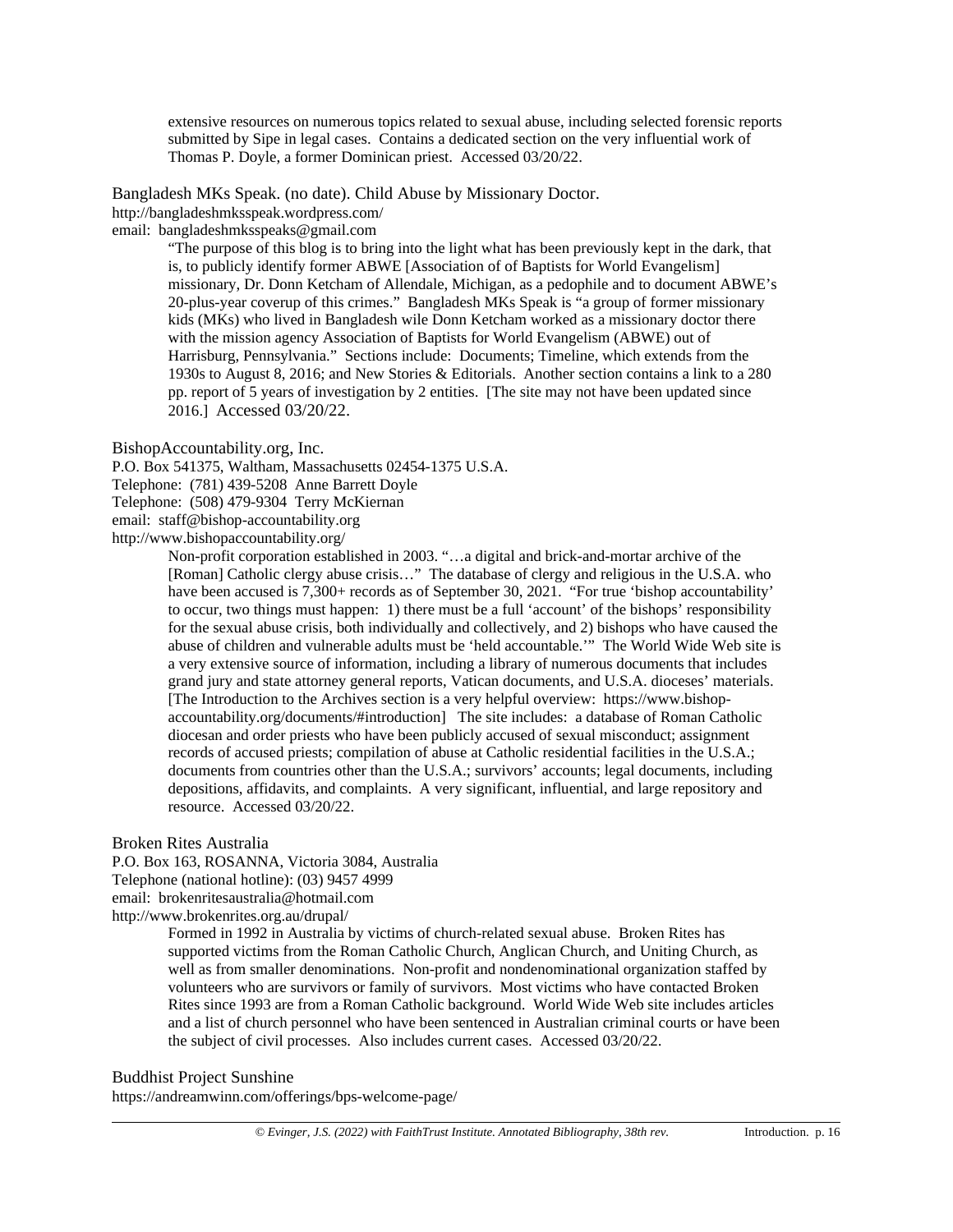"Buddhist Project Sunshine (BPS) was a remarkably successful grass roots independent healing initiative started by second-generation Shambhalain, Andrea Michelle Winn… [The Web] page is an archive of the work of the project." [The Shambhala organization, which is based in Halifax, Nova Scotia, Canada, consists of centres and groups in countries on 6 continents which offer meditation, study, and contemplative practices. It was founded by Chögyam Trungpa Rinpoche (1939-1987), a descendent in the line of Trungpa tulkus, teachers in the Kagyü lineage of Tibetan Buddhism.] In February 2017 she launched BPS for the Shambhala Buddhist community and people who were forced to leave this community." Winn authored 3 reports in 2018, links to which are included on the site. The Phase 1 report "caused Shambhala Leadership to public admit the widespread sexualized violence in the Shambhala community." The Phase 2 report "led to the Kalapa Council resigning en masse and the Sakyong stepped down from all duties pending an investigation into his sexual assaults." The Phase 3 report "deailed more serious allegations against [Ösel Rangdröl Mukpo, also known as Sakyong Mipham Rinpoche], including sex with underage girls." The site also includes blog posts by Winn, articles, resurces, and audio recordings among other materials. Accessed 03/20/22.

#### Child Protection Project

## <http://www.childpro.org/>

"Child Protection Project is dedicated to raising awareness about institutionalized child abuse and to assisting the victims of this pattern of abuse. Currently, the most egregious offenses against human rights in America are embodied in the institutional forms of child abuse carried out by religious separatist groups whose teachings are informed by those of the early Mormon church. The violence and violations of these largely polygamist groups shape the lives of approximately 1000,000 individuals in the American west." A major focus is the Fundamentalist Church of Jesus Christ of Latter-Day Saints. The Archive section of the site contains copies of documents from legal cases and an alternative newspaper investigative report. The LDS Cases section contains brief summaries of lawsuits and other legal cases. Linda Walker, founder. Flora Jessop, Executive Director. As of 07/10/16, the site states: "Child Protection Project's 501c status has been suspended for failure to comply with IRS paperwork." Accessed 03/201/22.

#### Child Safety and Protection Network

## Telephone: (717) 945-0946

P. O. Box 93, Bausman, Pennsylvania 17504

<http://www.childsafetyprotectionnetwork.org/>

Began in 2006. "…a collaborative network of mission agencies, faith based NGOs and international Christian schools intentionally and strategically addressing the issues of child protection." Sponsors training events for members. Fee-based membership. Accessed 03/20/22.

#### Crossland Foundation

Telephone: (410) 435-5990

email: [podles@crosslandfoundation.org](mailto:podles@crosslandfoundation.org)

P. O. Box 26290, Baltimore, Maryland 21210

<http://www.crosslandfoundation.org/index.htm>

"...a national non-profit organization dedicated to advancing Christian culture through education, exploration and action." A focus has been the Roman Catholic Church. The section of the website, Case Studies, contains links to 3 stories of the sexual abuse of minors by Catholic priests, written by Leon Podles, president of the Foundation. Accessed 03/20/22. [While the World Wide Web site is available, it may not be being maintained or updated.]

Cult Education Institute [Originally entitled: The Ross Institute of Internet Archives for the Study of Destructive Cults, Controversial Groups and Movements] 1977 N. Olden Ave., Ext. 272, Trenton, New Jersey 08618 Telephone: (609) 396-6684 email: info@culteducation.com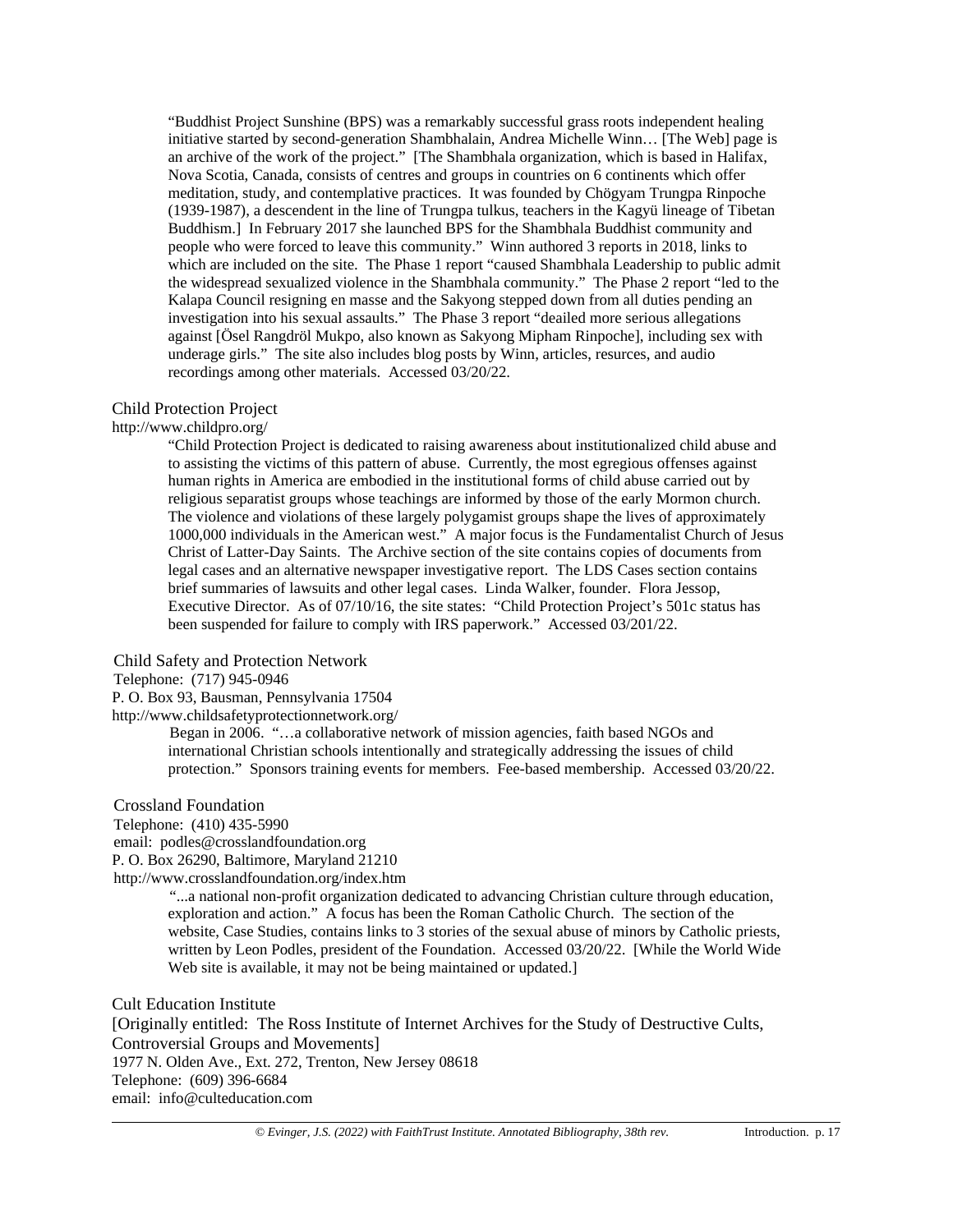#### [http://culteducation.com](http://culteducation.com/)

Formerly known as Rick A. Ross Institute, Trenton, New Jersey, a not-for-profit corporation. The Institute is "a nonprofit library with archived information about cults, destructive cults, controversial groups and movements." Contains very diverse sources of information. Includes information regarding religious and spiritual groups, among many other types. Maintained by Rick A. Ross. [Note: This is a successor organization to Ross's Cult Awareness Network (CAN). CAN filed for Chapter 7 bankruptcy in U.S.A. federal court in 1996 after losing a civil suit filed by the Church of Scientology, which retained CAN's name and assets] A page is devoted to "Clergy Abuse," which includes reports of sexual boundary violations: <https://culteducation.com/group/874-clergy-abuse.html>Accessed 01/31/21.

Dove's Nest: Faith Communities Keeping Children & Youth Safe

5723 N. 99th St., Omaha, Nebraska 68134 U.S.A.

Telephone: (402) 577-0866

email: Info@DovesNest.net

<http://dovesnest.net/>

A not-for-profit corporation. "Dove's Nest began as a grassroots movement among concerned Mennonites at the 2009 Mennonite Church USA Convention. This group consisted of volunteers that included pastors, social workers, therapists, and other professionals concerned about the issue of child and youth protection in Mennonite churches." Founded in 2011, the organization was incorporated as an independent non-profit in 2012. Nancy Kaufmann, Interim Executive Director. Provides resources, conducts training events and conferences, and maintains a speaker bureau. The Web site contains: newsletters; links to resources on a variety of topics; a very brief section on child abuse and neglect, including prevalence data regarding Mennonite Church USA members' report of experiencing sexual abuse or violation; and a blog. Accessed 02/01/21.

FaithTrust Institute [originally entitled, Center for the Prevention of Sexual and Domestic Violence] 2414 SW Andover St., Suite D208, Seattle, Washington 98106 U.S.A.

Telephone: (206) 634-1903

email: info@faithtrustinstitute.org

<http://www.faithtrustinstitute.org/>

A "national, multifaith, multicultural training and education organization with global reach working to end sexual and domestic violence" which has played a very significant role in the effort to prevent clergy sexual abuse. Founded 1977 by Marie M. Fortune. Executive Director is Jane Fredricksen. Conducts training, including webinars, and consultations, and provides educational resources. The Web site addresses a large variety of topics. Accessed 03/20/22.

GRACE (Godly Response to Abuse in the Christian Environment) 4026 Wards Road, Unit G1, #198, Lynchburg, Virginia 24502 U.S.A. email: info@netgrace.org <http://www.netgrace.org/>

Basyle 'Boz' Tchividjian, founded GRACE, a not-for-profit organization in 2003. "We exist to equip the Church with a vision for authentic community, where responsibility, accountability, and compassion are second nature and caring for children and adult survivors of abuse is nonnegotiable." Services include: certificate program for churches, schools, and ministries; independent investigations of abuse; organizational assessments; consultations; policy review and development; online training. The World Wide Web site contains topical resources. Accessed 03/20/22.

#### Justice for Magdalenes Research

<http://jfmresearch.com/>

Established in 2003, Justice for Magdalenes "was a not-for-profit, totally volunteer-run survivor advocacy group, advocating on behalf of women who spent in Magdalene Laundries [in Ireland]." In 2013, it achieved its goals of receiving a formal Irish state apology and the establishment of a commission to establish a state redress scheme. It was succeeded by Justice for Magadelenes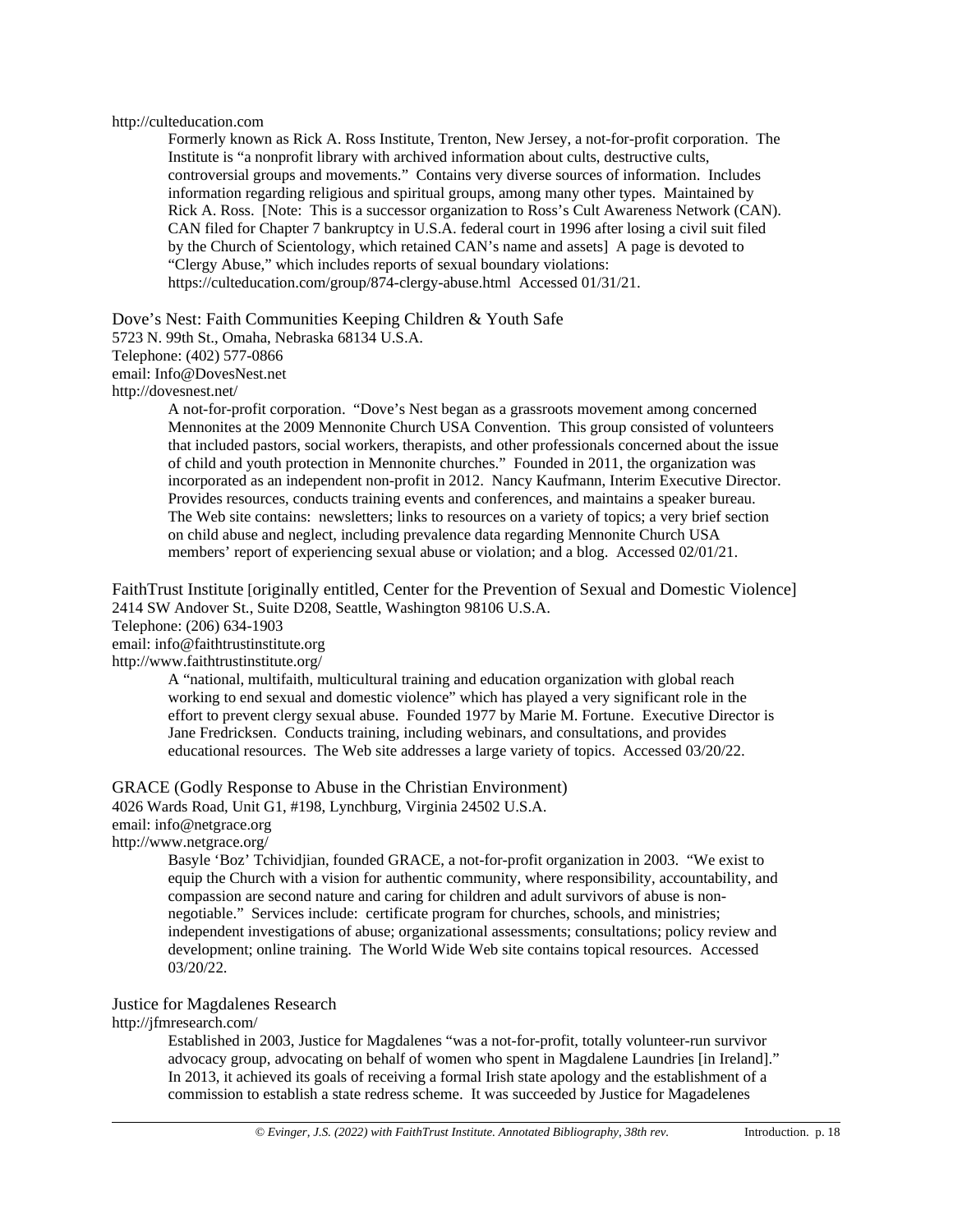Research, the main aim of which "is to provide for the advancement of the general public…" Women sent to the Magdalene Laundries as children and adolescents where a number experienced emotional and physical abuse, and some were sexually abused by staff, including staff affiliated with Roman Catholic entities that operated the residential system. Accessed 03/20/22.

#### Leaving Siddha Yoga

email: danielshawlcsw@gmail.co

[http://www.leavingsiddhayoga.net](http://www.leavingsiddhayoga.net/)

Founded in 1996 "by 'Pendragon' to provide information about the problems in Siddha Yoga, past and present. By doing so we would provide support for those who have left or are thinking of leaving. For our purposes, Siddha Yoga is first defined as an organization started by Swami Muktananda after Nityananda of Ganeshpuri died in 1961, and now controlled by Swami Chidvilasananda. This site points to several concrete abuses in Siddha Yoga, such as sexual abuse by Swami Muktananda and other Siddha Yoga leaders…" The site is maintained by Daniel Shaw. Available in English, Dutch, German, French, and Italian languages. Contains articles and personal accounts that describe the sexualization of female followers. Contents last updated March, 2022. Accessed 03/20/22.

Minister and Clergy Sexual Abuse Survivors (MACSAS) mail: BM MACSAS, London, England, WC1N 3XX Helpline: 08088 01 03 40 [see the Web site for times available] email: enquiries@macsas.org.uk [http://www.macsas.org.uk](http://www.macsas.org.uk/)

> An agency operated by volunteers. Founded in 1993 and originally coordinated by Margaret Kennedy, a survivor of sexual abuse by an Anglican church chaplain. "MACSAS is a support group for women and men from Christian backgrounds who have been sexually abused by Ministers or Clergy, as children or as adults. We support both survivors who have remained within their Christian communities and for [sic] those who have left." Geographic focus is the United Kingdom. The site contains sections devoted to support, resources, news, and survivors. Accessed 03/20/22.

MK Safety Net (Missionary Kids Safety Net)

Telephone: (607) 329-6843

mail: MK Safety Net, 8563 Main St., Campbell, New York 14821 U.S.A.

email: mksafetynet@gmail.com

[http://mksafetynet.org](http://mksafetynet.org/)

MK Safety Net was initiated in 1999 and incorporated in 2004; MK Safety Net Canada was created in 2013. "…offers hope, healing, encouragement and advocacy to former MKs (Missionary Kids) and TCKs (Third Culture Kids)." Supports MKs and TCKs "who have been abused or who suffered trauma in mission settings." Types of abuse included sexual and physical, among others. Web site topical sections include reports of investigations of abuse, resources, and reporting. Accessed 03/20/22.

New Tribes Mission Abuse

<http://fandaeagles.com/>

Described as the Fanda Eagles blog. A blog initiated by an adult who as a child was sexually abused at Fanda Missionary School, which was operated in the 1980s and 1990s by New Tribes Mission (NTM), renamed as Ethnos360. Fanda School was a boarding school in the village of Fanda, Senegal. Missionaries' children at the School reported experiencing sexual, physical, emotional, and spiritual abuse. Based in Sanford, Florida, NTM, founded in 1942, was an independent agency which sent missionaries to establish churches in non-U.S.A. countries. The blog is a response to how the leadership of NTM has responded to disclosures of abuse at Fanda and other locales, and its subsequent inquiries. The World Wide Web site contains topical sections. It is not evident when the site was last updated. Accessed 03/20/22.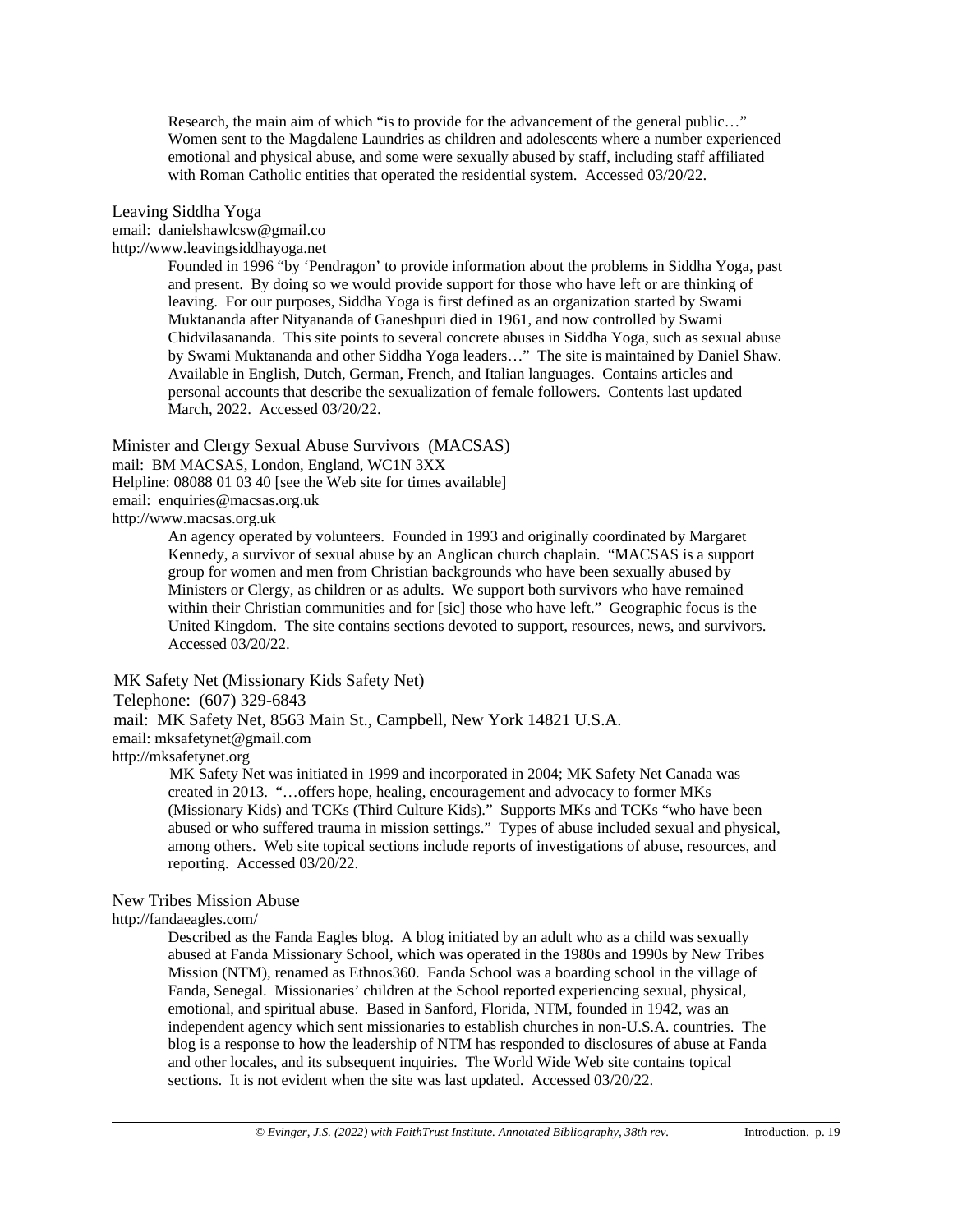# OKCinfo

email: [info@okcinfo.news](mailto:info@okcinfo.news)

<https://okcinfo.news/en/> [English language]

"#OKCINFO [is] a group of cult-born kids now adults & free of the grip of the sectarian drifts of a Buddhist community they were born in where physical, sexual & mental abuses enfolded for decades, are fighting against the cult founder  $\&$  his organization in court after a 20-year long Judicial inquiry… We are 23 ex-adepts' children, constituted as civil parties in the current trial against the guru Robert Spatz (alias, "Lama Kungzang") and the sect Ogyen Kunzang Choling (OKC). Several of have filed complaints of rape and sexual abuse of minors. Other ex-adepts have also filed complaints: Spatz is accused of manipulating OKC members for personal and criminal purposes. OKC was created in the 1970s by Spatz with the (according to him) aim of working for the 'transmission and putting into practice of the Buddhist teachings of the Tibetan tradition'… The young girls were probably the most affected by the drifts of the guru. Spatz was taking teenage girls (raised in Nyima-Dzong for demoestic service from the age of 12 and 13, and secretly using them to satisfy his sexual needs under the pretext of practicing 'Tantric rituals.'" Accessed 03/20/22.

# Our Stories Untold

Contact is through:<https://intoaccount.org/contact/> <http://www.ourstoriesuntold.com/>

> "We are a network of people who have suffered sexualized violence, people who love people who have suffered sexualized violence, and people who are just plain fed up with the harm that sexualized violence does in our communities and around the world. We are people who are concerned, specifically, about the spiritual dimensions of sexualized violence and the presence of sexualized violence in communities of faith. A fair number of us have a connection to the Mennonite church in North America (MC USA and MC Canada), whether we are participating members, former members, or are connected in another way." Operated by Hilary Jerome Scarsella. The Resources section includes several items specific to the Mennonite Church. The site may not have been undapted since August, 2021, Accessed 03/20/22.

## ProPublica

"Credibly Accused: Search lists of U.S. Catholic clergy that have been deemed credibly accused of sexual abuse or misconduct." (2020, January 28).

<https://projects.propublica.org/credibly-accused/>

"ProPublica is an independent, nonprofit newsroom that produces investigative journalism with moral force." Database created by Ellis Simani and Ken Schwencke with Katie Zavadski and Lexi Churchill. Search by name of Roman Catholic clergy who are accused, a U.S.A. diocese, or a U.S.A. city. Last update of the database was January, 2020. Accessed 03/28/22.

## Religion & Ethics Newsweekly

#### <https://www.pbs.org/wnet/religionandethics/>

Since 1997, a weekly television series of global events involving faith, religion, and ethics. Produced by Thirteen/WNET. WNET is a public television station, New York, NY, and part of PBS (Public Broadcasting System). The accompanying World Wide Web site includes transcripts of broadcasts, streaming video, transcripts with notable guests, and resources. Using the search feature, the term "sexual abuse" returned188 results from June 18, 1998, to March 6, 2020. Accessed 03/28/22.

#### Sacred Spaces

848 Dodge Avenue, Suite 201, Evanston, Illinois 60202 U.S.A. [https://www.jewishsacredspaces.org](https://www.jewishsacredspaces.org/)

"Sacred Spaces builds healthy Jewish communities by partnering with Jewish institutions to prevent and respond to sexual abuse and other abuses of power." Consulting services include: education, assessment of prevention and response policies and procedures, review of complaint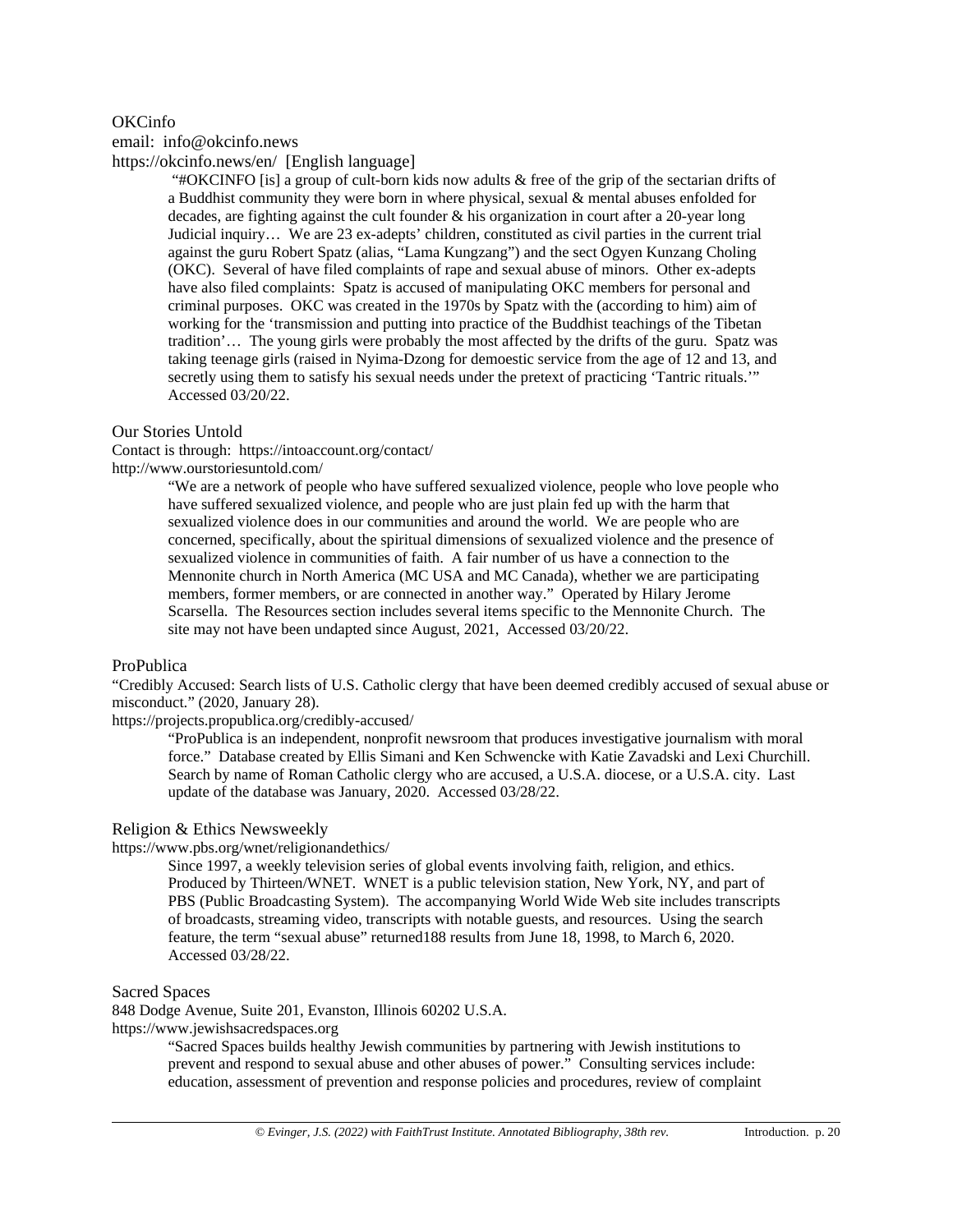files and audit of case reports, climate surveys, program and facility assessments, and advice. Accessed 03/28/22.

Safe Passage Foundation

2885 Sanford Ave SW #17536, Grandville, Michigan 49418 U.S.A.

email: support@safepassagefoundation.org

<http://www.safepassagefoundation.org/>

Safe Passage Foundation is a not-for-profit, tax-exempt organization that "provides resources, support and advocacy for youth raised in restrictive, isolated or high-demand communities, often referred to as 'cults.'" Board of directors includes people who were raised in The Family, originally the Children of God. Co-founded by Julia McNeil (1974-2012). The last entry in the Blog section is 10/01/19. Accessed 03/30/22.

Silent Lambs

1396 Market St., Dayton, Tennessee 37321 U.S.A. Telephone: (877) 982-2873 email: a link is provided in the Contact Us section <http://www.silentlambs.org/>

> Focus is the sexual molestation and abuse of minors within the Jehovah's Witnesses (JW) denomination. From its mission statement: "We wish to provide assistance to victims who have been molested as children and silenced from speaking out or seeking proper assistance as directed by religious authority." Defines a "silent lamb" as a person who has been discouraged from getting help after being molested or abused. International in scope. Founded in 2001 by William H. Bowen, a former JW elder who resigned his position in 2000, and Rush Hunt, his wife. The World Wide Web site has numerous Web links. Extensive pages include accounts by victims and a media section, including published articles news media videos. Provides consultation to institutions and legal cases, and educational programs. Accessed 03/20/22.

#### SIM Missionary Kid Survivors

email is through a link in the Contact section

<https://childrenofsim.wordpress.com/>

A blog intended "to shine light on abuse at SIM [a non-denominational, international agency that sends Christian missionaries; originally named Sudan Interior Mission to reflect its geographic focus] Boarding schools in the past, and hold SIM responsible for the suffering *today* of the survivors of that abuse," the forms of which included sexual, physical, emotional, and spiritual. Maintained by adult MKs – adults who were the children of missionaries, i.e., *missionary kids*. The topical sections include: The Impact of Abuse, SIM and Abuse, and Thoughts on Forgiveness. Last blog entry is 03/01/20. Accessed 03/30/22.

# StopBaptistPredators.org

#### <http://stopbaptistpredators.org/index.htm>

Founded by Christa Brown, a survivor of sexual abuse by a Southern Baptist Convention minister, activist, author, and attorney. "The mission of StopBaptistPredators.org is to break the silence of [Southern] Baptist [Convention] clergy sex abuse." Among the numerous sections are: news archive, archive of Southern Baptist clergy named in media news accounts since 2006, and survivor stories. A particular focus is on actions of collusion and cover-up by church and denominational leaders. Significant for its effort to hold accountable a denomination, the largest Protestant one in the U.S.A., with a governance structure organized on autonomous congregations. The site is available but no longer active. Accessed 03/20/22.

#### Survivors for Justice

email: info@sfjny.org

<http://www.survivorsforjustice.org/>

"SFJ is an advocacy, educational and support organization for survivors of sexual abuse and their families from the Orthodox [Jewish] world... Working closely with qualified mental health, law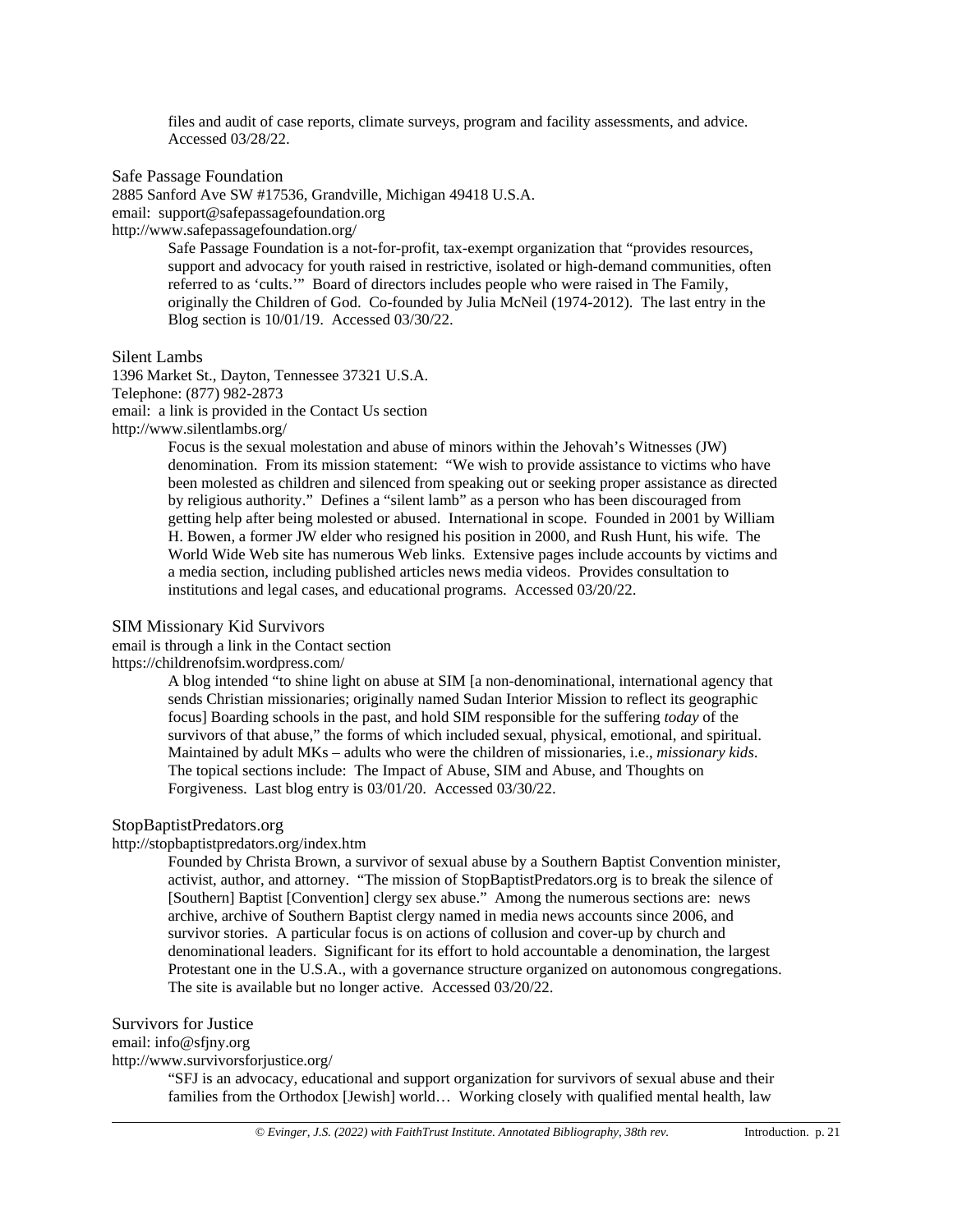enforcement, legal and media professionals, we respond to the needs of individual victims and then help them formulate and pursue a plan of action (whether it's finding a therapist, filing a report with the police, responding effectively to threats and intimidation, filing a civil suit, speaking to the media, etc.)… We offer survivor support groups, as well as support groups for parents… We believe that the often paralyzing fear – of being accused of being a moser, of not getting a 'good shidduch', of social ostracism – that prevents many victims from reporting can only be overcome when the victims know they can rely on the social support of others." Among topics addressed on the World Wide Web site are: cases; legal and halachic resources related to sexual abuse in the Orthodox community; articles from Jewish and secular media, both in the U.S.A. and international; audio and visual resources; resources for parents. Accessed 03/20/22.

Survivors Network of those Abused by Priests (SNAP)

P.O. Box 56539, St. Louis, Missouri 63156 U.S.A.

Telephone: (877) 762-7432

(312) 321-4770

email: contact is through the Contact section of the Web site

<http://www.snapnetwork.org/>

Founded in 1988 by Barbara Blaine of Chicago, Illinois. "… an independent, peer network of survivors of institutional sexual abuse and their supporters who work to" support survivors, protect children, protect the vulnerable, heal the wounded, and expose the truth. Primary, but not exclusive, focus is the Roman Catholic Church. Among the World Wide Web site sections are: news articles, a blog, newsletters, resources for survivors and advocates, locations of support groups (organized by various demographic categories, e.g., some are organized by international geography, and some by religious affiliation), reporting of abuse to civil legal authorities, and survivors' audio stories. Accessed 03/30/22.

## Survivors Voice Europe

email: contact is through a form in the About Us section of the Web site <http://survivorsvoice-europe.org/>

> Founded in 2010 by Sue Cox, from Warwickshire, England, and Ton Leerschool, from Someren, Netherlands, survivors of sexual abuse by Roman Catholic priests. "…an international organisation which has, at its heart, the focus on empowerment of survivors of catholic clergy abuse. …Here you will find a wealth of information, for the support of survivors, their families, and anyone keen to learn how to help or grow. …Our primary focus is on *connecting*, with each other, with like minded individuals and with those who share our passion." Among its activities are seminars and workshops, annual retreat, online forum, and posting of articles and videos. Accessed 02/02/21.

Take Courage! (Confronting Collusion with Abuse in the Faith Community) email: 1946writerdee@gmail.com

<http://www.takecourage.org/>

Addresses the problems of clergy sexual and domestic abuse in Christian settings. Intended as a source of comfort, inspiration, and empowerment. Since 1998, it has presents the work of Dee Miller, a mental health nurse, and former missionary in Africa, and others, as well as articles and links. Particularly helpful for contexts specific to autonomous congregations, evangelical churches, and missionaries. Accessed 03/20/22.

# The Age of Inquiry: A Global Mapping of Institutional Abuse Inquiries

<https://www.lib.latrobe.edu.au/research/ageofinquiry/index.html>

The home page of the site, which is maintained at La Trobe University, Melbourne, Victoria, Australia, states: "This web resource maps inquiries into historical child abuse, which have proliferated since the 1990s. It focuses in particular on investigations into 'institutional child abuse', which encompasses a range of settings, typically outside the family but including arrangements such as foster care." Settings include religious and religious-affiliated entities. A collaboration, the project team consists of Katie Wright (Associate Professor in Sociology,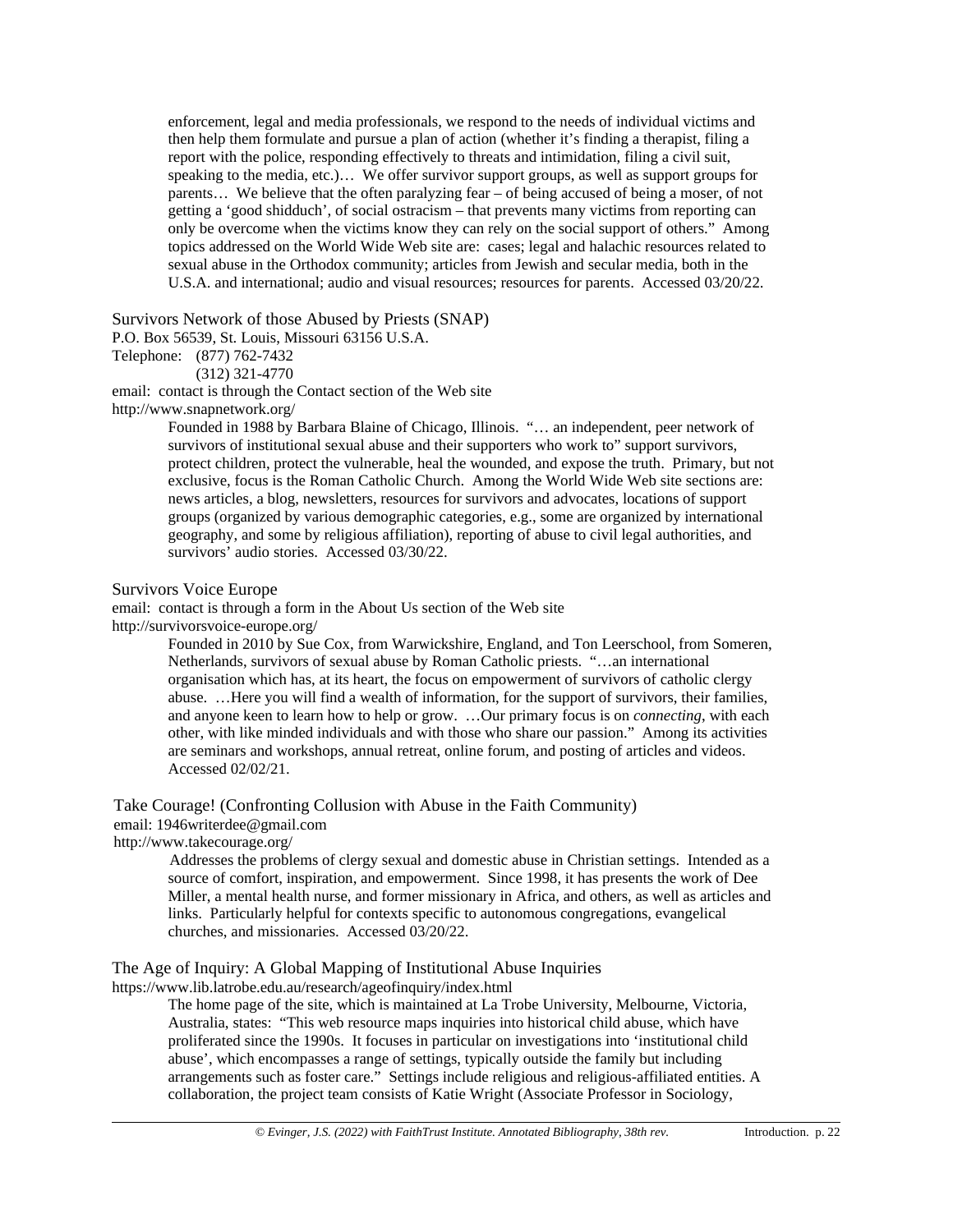Department of Social Inquiry, La Trobe University), Shurlee Swain (a social historian), Johanna Sköld (Professor of Child Studies, Linköping University, Linköping, Sweden), and Sari Braithwaite (documentary filmmaker). Organized geographically, the countries listed are: Australia, Canada, Denmark, Germany, Ireland, New Zealand, Norway, Sweden, Switzerland, United Kingdom, and United States of America. Organized alphabetically by inquiry title, dozens are listed; entries contain a descriptive summary, and links to reports, journal articles, media articles. Organized by persons, an extensive of listing of names is provides Accessed 03/20/22.

#### The Hope of Survivors

Telephone: (866) 260-8958 843 Broadway Sonoma, California 95476 U.S.A. email: Help@TheHopeOfSurvivors.org <http://www.thehopeofsurvivors.com/>

From the 2021 annual report: "The Hope of Survivors is a 501(c)(3) nonprofit organization dedicated to assisting victims of clergy sexual abuse and misconduct of all denominations and faith communities, as well as providing educational and informational materials and seminars to clergy members, church leaders and congregations worldwide." Co-founded by Steve Nelson, president and board chairperson, & Samantha Nelson, vice president and chief executive officer, December, 2002. Orientation is Christian; leadership is affiliated with the Seventh-day Adventist Church denomination. The World Wide Web site provides links to informational material, and print and audiovisual products for sale. The organization has international divisions. Material on the Web site is available in multiple languages. The last annual report is for 2021. Accessed 03/20/22.

#### The International Sexual Abuse Monitor

<https://roelverschueren.be/2015/04/27/international-sexual-abuse-monitor-wordt-niet-langer-bijgewerkt/> Dutch language. Composed and edited by Roel Verschueren. "This is a free service (established November 2011), made possible to the daily efforts of… international media and survivor organisations handling and reporting sexual abuse of minors." Sources include BishopAccountability.org Links to articles and RSS feeds organized geographically and topically. Countries include: U.S.A., Austria, Australia, Canada, Germany, Switzerland, Italy, Spain, The Netherlands, Belgium, United Kingdom, and Ireland. Multiple languages. As of April 27, 2015, the site is no longer updated. Accessed 03/20/22.

The Silent Majority: Adult Victims of Sexual Exploitation by Clergy [info@adultsabusedbyclergy.org](mailto:info@adultsabusedbyclergy.org) <http://www.adultsabusedbyclergy.org/>

"…established to share informational resources for victims and advocates of victims of clergy sexual abuse. To all victims who have come forward, thank you for your courage." Sections include: denominational policies, professional codes, how to help, societal myths, psychological impact, state laws, new articles, abuse of power, incidents internationally, and links. Site last updated 06/12/11. Accessed 03/20/22.

#### Walk-In Counseling Center

2421 Chicago Avenue South, Minneapolis, Minnesota 55404 U.S.A.

Telephone: (612) 870-0565

Fax: (612) 870-4169

<http://www.walkin.org/>

Not-for-profit agency founded in 1969. Provides mental health services and trains mental health professionals. Internationally recognized resource for training and consultation on the topics of professional conduct, impaired professionals, sexual misconduct, rehabilitation, and risk management. Its Consultation & Training Institute, directed by Gary Schoener, M.Eq, LP, works with professionals, including clergy. Services offered include assessment and coaching of impaired professionals, training, consultation, and clinical consultation. Accessed 03/20/212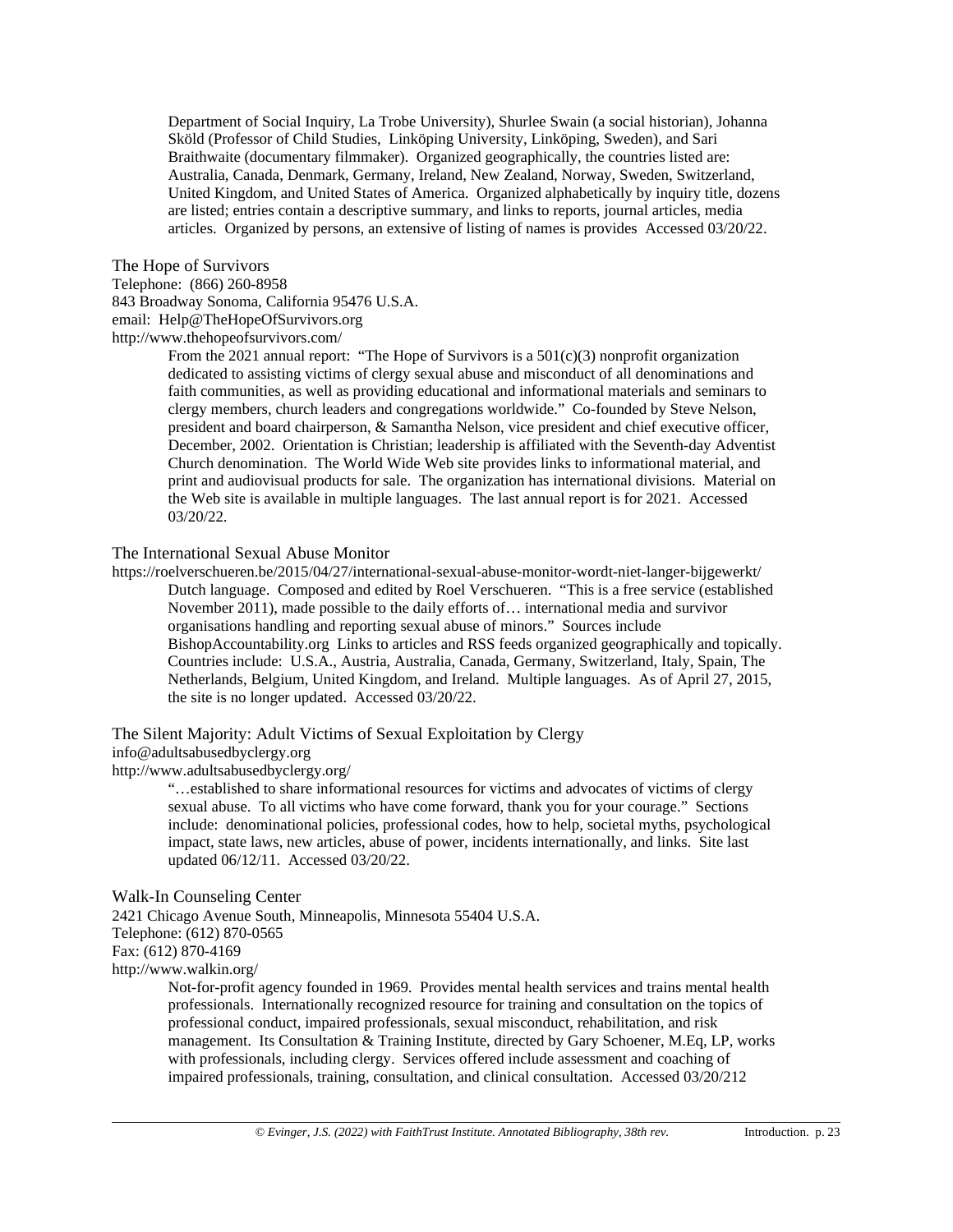#### xFamily.org

[http://www.xfamily.org/index.php/Main\\_Page](http://www.xfamily.org/index.php/Main_Page)

"…a collaboratively edited encyclopedia about [The Family International](http://www.xfamily.org/index.php/The_Family_International)[/Children of God](http://www.xfamily.org/index.php/Children_of_God) [cult.](http://www.xfamily.org/index.php/Cult)" Opens to the Main Page; among the topical sections are: Beliefs and Practices, which includes a subsection on Beliefs with a division on Sexuality, and a subsection on Practices with a division on Abuse; Documents and Articles; History and Events; Multimedia Archives; Operations; People, which includes a subsection on Abusers. Featured Pages section includes a subsection on Flirty Fishing ("religious prostitution"), and a subsection on the writings about incest by David Berg, the founder of the Children of God. Site accessed 03/20/22.

Zero Abuse Project

366 Jackson St., Suite 300, St. Paul, Minnesota 55101 U.S.A. Telephone: (651) 714-4673

[https://www.zeroabuseproject.org](https://www.zeroabuseproject.org/)

From the 2021-2023 strategic plan: "Zero Abuse Project is a national, independent nonprofit committed to protecting children from abuse and sexual assault." Works with a wide range of stakeholders, including faith communities. The Project integrates five programs. The mission: "To protect children from abuse and sexual assault, by engaging people and resources through a trauma-informed approach of education, research, advocacy, and advanced technology." Offers training for individuals and organizations, and materials and events specific to "faith-based" contexts. The *Keeping Faith* courses' agendas are posted. Founded in 2018 by Jeff Anderson, a civil attorney. Victor Vieth, Chief Program Officer for Education and Research. Accessed 03/27/22.

# **4. World Wide Web Sites Currently Not Available**

The following are previously available, useful sources of resources, information, and/or services, but are either: 1.) not accessible as of the date noted; 2.) currently accessible, but have not been updated in years.; 3.) discredited.

abusebynuns.com

[http://www.abusebynuns.com](http://www.abusebynuns.com/)

World Wide Web site. "Our purpose is the development of a support community for those victimized by abuse. We recommend those individuals who need special care to seek professional, therapeutic assistance." Provides articles on sexual and other forms of abuse by Roman Catholic nuns, networking opportunities for survivors, support for victims, wellness encouragement, education and advocacy, research, and healing resources. Offers an email discussion group. Since at least 07/18/09, site has not been active; as of 07/29/10, the domain name was for sale. Site accessed 11/22/18 through The Internet Archive Wayback Machine: [http://web.archive.org/web/20060522180827/http://www.abusebynuns.com/indexmain.html](http://web.archive.org/web/20060522180827/http:/www.abusebynuns.com/indexmain.html)

Associates in Education and Prevention in Pastoral Practice, Inc. (AEPPP) P.O. Box 63, 44 Main St., North Kingston, R.I. 02852 U.S.A. Telephone: (401) 295-0698 Fax: (401) 295-8721 <http://aeppp@aeppp.org/> email: aeppp@aeppp.org

An "inter-religious, educational and healing ministry which exists to prevent sexual and domestic violence and to promote ethical conduct within communities of faith." Rev. Patricia L. Liberty, executive director. As of 11/22/18, the site could not be accessed.

The Awareness Center, Inc. (The International Jewish Coalition Against Sexual Abuse/Assault) P.O. Box 4824, Skokie, IL 60076 U.S.A.

<http://www.theawarenesscenter.org/> As of  $11/22/18$ , this link is not active for this organization.opens to: <http://theawarenesscenter.blogspot.com/> As of  $11/22/18$ , this link opens to an inactive site.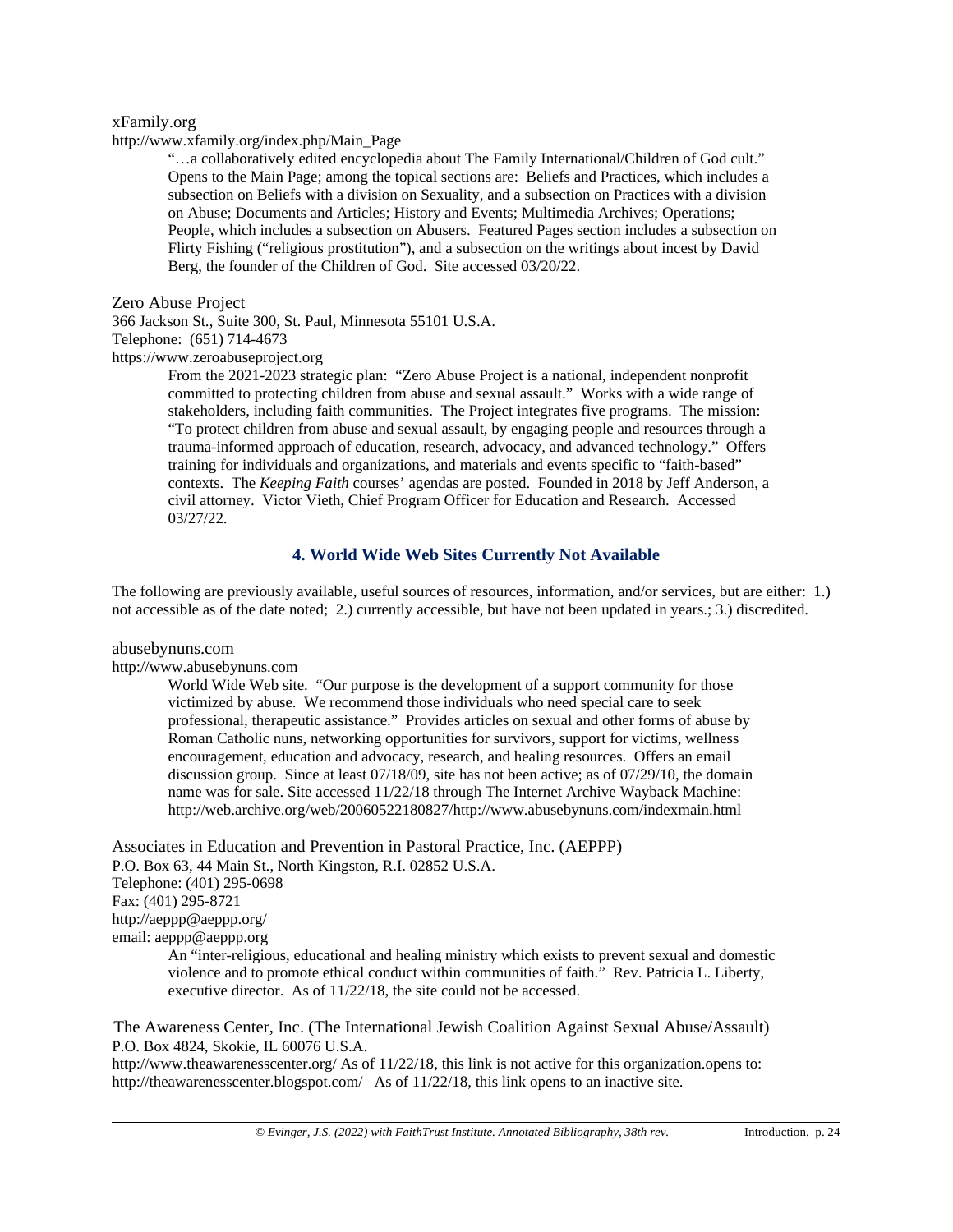Vicki Polin, founder and executive director. Incorporated in 2003 as a non-profit organization. "We are a survivor based organization dedicated to ending sexual abuse/assault in Jewish communities internationally." Types of abuse include: child pornography; childhood sexual abuse, including incest; clergy abuse (rabbinical sexual misconduct); professional sexual misconduct; sexual assault; sexual harassment; sex offenders, including juveniles. The World Wide Web site included links to resources on; reporting laws and clergy as mandated reporters; policies addressing victimization and offenders; organizations dealing with clergy abuse Includes sections on: where to go for help; common issues of survivors of childhood abuse; specific populations; clinical diagnosis commonly given to survivors of childhood trauma; legal issues and Jewish law; parenting issues; research; resources for professionals; basic Judaism. In March, 2011, the Center announced it would close due to lack of funds. [Note the Center and Polin have been criticized by credible advocates within the Jewish community for disseminating information that has not been verified.]

#### Breaking the Silence

Box 3555, Courtenay, B.C. V9N 6Z8 Canada

http://www.breakingthesilence.com

Founded by Linda Halliday-Sumner, a survivor of incest and other sexual assaults, and a sexual abuse consultant who has made significant contributions in Canada. A World Wide Web site specific to Canada. A section, "Archives," includes media articles about offenders, including clergy offenders. The organization offers speakers, workshops, and publications. Site last visited: 07/01/06. Site accessed 11/22/18 through The Internet Archive Wayback Machine: [http://web.archive.org/web/19991002142640/http://breakingthesilence.com/](http://web.archive.org/web/19991002142640/http:/breakingthesilence.com/)

#### Canadian Survivors Network

2100 Bloor Street West Suite 6195, Toronto, Ontario, Canada M6S 5A4

[http://www.chezcsn.com](http://www.chezcsn.com/)

Founded in 2002. World Wide Web site "...created as a meeting place for survivors of sexual and other abuse by clergy and their supporters. It is intended to provide a safe, neutral place to share information and resources across Canada." Contains media articles, commentary, humor section, and links. Founder: Elizabeth McKenna, survivor/advocate/activist. Site accessed 07/28/04.

## CEASE (Clergy and Educator Abuse Survivors Empowered!)

Box 251, 320 Seventy Ave., Brooklyn, NY 11215 U.S.A.

<http://www.advocateweb.org/cease/>

C.E.A.S.E. was "created by victims/survivors of sexual, physical and spiritual abuse committed by employees and volunteers of the world-wide Seventh-day Adventist Church." Started by Fran Parks, "a survivor of sexual abuse which was perpetrated by a Seventh-day Adventist academy religion teacher/school pastor." World Wide Web site offers a variety of on-line materials and resources: articles; links; statistics. Site was accessed on 11/22/18 through The Internet Archive Wayback Machine:

[http://web.archive.org/web/20010602182224/http://www.advocateweb.org/cease/](http://web.archive.org/web/20010602182224/http:/www.advocateweb.org/cease/)

#### Clergy Sexual Abuse in Australia

<http://www.clergyabuseaustralia.org/>

email: cbpascoe@yahoo.com.au

World Wide Web site "...designed by and for survivors of clergy sexual abuse in Australia. ...provides a forum for information about clergy sexual abuse, and society's, the Church's and the victims' responses to it." Key person is Clare Pascoe, a survivor. Very accessible topical sections include: survivors' bill of rights; forgiveness and apologies; denominational protocols; protection skills; list of convicted clergy offenders; news and laws worldwide; statistics; post-traumatic stress disorder; books; contacts; links. Pascoe maintains a blog on the site, last updated  $02/17/16$ . Accessed  $07/10/16$ . As of  $11/22/18$ , the site could not be accessed.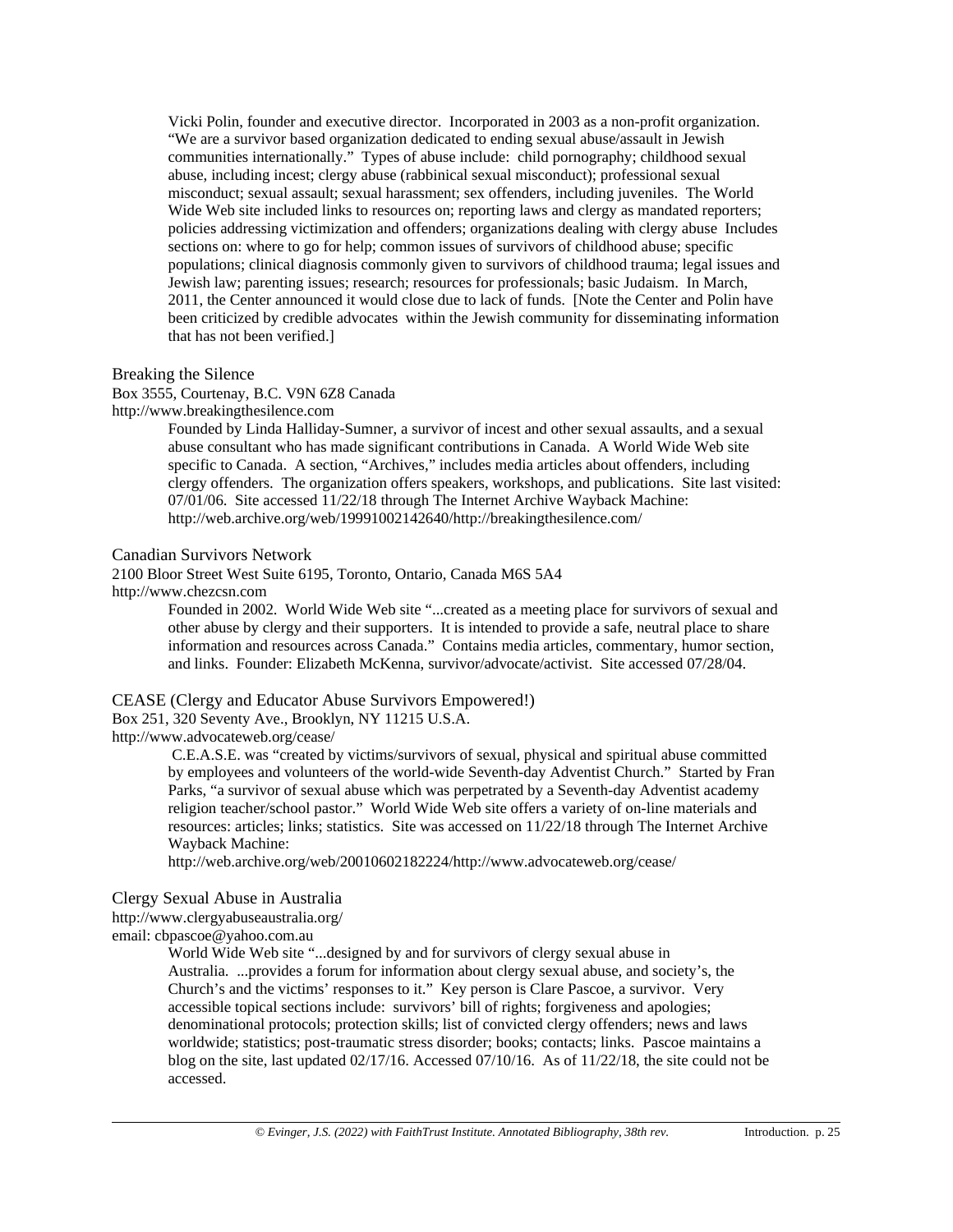## DoTELL (Doctor-Therapist-Clergy Sexual Exploitation Link Line)

P.O. Box 349, Midland, WA 6936 Australia

Founded in 1999 by Kay Maisey. World Wide Web site accessed: 07/28/05.

#### Educating to End Abuse

<http://www.educatingtoendabuse.com/>

World Wide Web site "dedicated to all the adult women and men abused by clergy who contact me on a weekly basis searching for answers, searching for hope and to those women and men who still hold onto the guilt and shame, who they are to blame, who think it was an affair." Created by Peggy J. Warren, Wichita, Kansas, a survivor of physical and sexual harassment by her Roman Catholic parish priest, Fr. Nicholas Voelker. Her activism led to a weekly radio show, Educating to End Abuse, in Wichita, Kansas. The Web site has a number of links, including to video files of her radio show broadcasts, 2006-2008. The site was last updated on 04/05/16. On 11/22/18, the site could not be accessed.

[Fundacji Nie Lękajcie Się](http://nielekajciesie.org.pl/) (Don't Be Afraid Foundation)

<http://nielekajciesie.org.pl/>

Telephone: +48 512054916

email: info@nielekajciesie.org.pl

Established 2013 by survivors who were sexually abused in childhood in Poland by priests in the Roman Catholic Church. The World Wide Web site is in Polish language; a limited English version is available. Accessed 06/22/19. On 01/31/21, the site could not be accessed.

Good Tidings Ministry

P.O. Box 283, Canadensis, PA 18325 U.S.A.

Telephone: (507) 595-7950

email: info@goodtidingsministry.org

[http://www.goodtidingsministry.org](http://www.goodtidingsministry.org/)

A non-profit organization founded in 1983 to offer support to women and Roman Catholic priests "who were involved in romantic relationships." A secondary concern is "clerical sexual misconduct or abuse." World Wide Web site includes Spanish- and French-language information. Contact person is Rev. Cait Finnegan. The domain name expired 07/12/09. Site was accessed on 07/29/10 through The Internet Archive Wayback Machine: <http://web.archive.org/index.php>On 11/22/18, the site could not be accessed.

In Good Faith and Associates <http://www.igfa.com.au/> email: igff@igfa.com.au P.O. Box 38, North Melbourne, Victoria 3051 Australia Telephone: (03) 9326 5991 Fax: (03) 9329 5617

> World Wide Web site. Described on 07/24/10 as: "…an independent Australian-based pastoral advocacy, care and support service providing specialist assistance to women and men who are survivors of abuse by clergy and religious professionals. We also provide education, resources and consultancy for organisations, professionals and other groups." Helen Last, director. On 08/06/14, the site stated: "New website coming soon." On 07/10/15, the site could not be accessed, nor could an alternate site be located on the Web.

Interfaith Sexual Trauma Institute (ISTI)

Saint John's Abbey and University, Collegeville, MN 56321 U.S.A.

http://www.saintjohnsabbey.org/interfaith-sexual-trauma-institute/

Founded 1994; in 2002, it "was incorporated into the Saint John's University School of Theology/Seminary where it is currently administered." Saint John's School is affiliated with the Roman Catholic Church and the Benedictine order. [The World Wide Web site is not explicit that the Institute no longer exists as a formal entity. A number of pages on the Web site have not been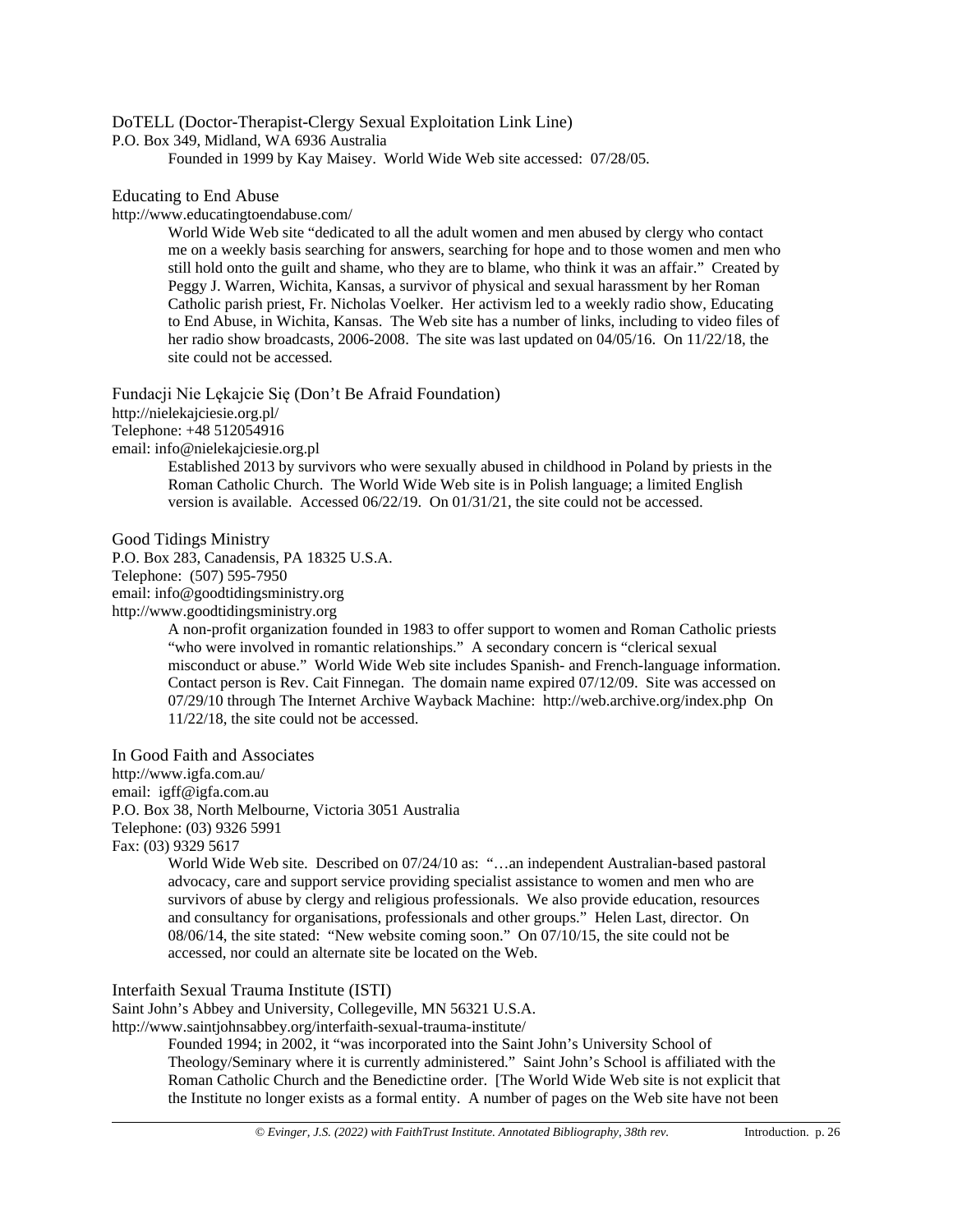updated since 2004, and some not since 2002.] "The Institute promotes the prevention of sexual abuse, exploitation, and harassment through research, education, and publication. In areas of sexuality, it offers leadership, gives voice, and facilitates healing to survivors, communities of faith, and offenders, as well as those who care for them." Site includes: ISTI services; ISTI products and order procedure; some ISTI newsletter articles and book reviews. As of 07/31/10. Web site is no longer active, 11/14/12. Archive accessed 08/14/19.

JSafe: The Jewish Institute Supporting an Abuse-Free Environment

233 Walker Place, West Hempstead, New York 11552 U.S.A.

Telephone: (203) 858-9691

<http://www.jsafe.org/>

email: info@jsafe.org

JSafe "works to promote a Jewish community in which all of its institutions and organizations conduct themselves responsibly and effectively in addressing the wrongs of domestic violence, child abuse and professional improprieties, whenever and by whomever they are perpetrated." Offers a certification program, publications and educational initiatives. World Wide Web site contains articles and links. Founder and staff person was Rabbi Mark Dratch. As of 02/13/21, the mission is apparently refocused to concentrate on domestric violence, there is no information regarding how to contact the organization, and there is no indication of the significant work of Rabbi Dratch on the topics of child sexual abuse and sexual boundary violations by rabbis.

Kyros Ministry [Originally entitled: Center for Abuse Prevention]

225 Tilton Ave., San Mateo, CA 94401 U.S.A.

Telephone: (650) 343-3377

<http://www.kyros.org/>

email: info@kyros.org

Founded in 1984 by Rev. Kibbie Simmons Ruth. A specialized resource for clergy, judicatory officials, and members of congregations. "…develops leadership within the religious community to create healthy power relationships within congregations, prevent misuse of power, and protect those at risk." Provides education and training, consultation, and crisis intervention and recovery services. The World Wide Web site contains resources on a number of topics, including: Pastoral Boundaries, Safety of Children & Vulnerable Adults, Safe Congregation Policy Development, and Reporting Suspected Abuse. Accessed 06/22/19. On 01/31/21, the site could not be accessed.

Pokrov.org (A Resource for Survivors of Abuse in the Orthodox Churches) [Originally entitled: Protection of the Theotokos]

P.O. Box 170654, San Francisco, CA 94117 U.S.A.

Telephone: (415) 820-9645 (Cappy Larson, co-founder)

(925) 708-6175 (Melanie Jula Sakoda, co-founder)

[http://www.pokrov.org](http://www.pokrov.org/)

email: cappy@rlarson.com (Cappy Larson, co-founder)

email: Melanie.sakoda@gmail.com (Melanie Jula Sadoka, co-founder)

World Wide Web site and organization. "Pokrov.org is a resource for survivors of abuse in the Eastern Rite churches, both Orthodox and Catholic… Pokrov.org is proud to be under the umbrella of SNAP, the Survivors Network of those Abused by Priests." Cappy Larson, Greta E. Larson, and Melanie Jula Sakoda, co-founders. Includes links to Web sites, articles, material by survivors, resources for survivors, including guidelines for reporting abuse written from a victim's perspective, cases, education and prevention items, and news. Lists individuals who are Orthodox and have been convicted or sued for abuse, or are awaiting trial. Begun in June, 1999. (In 1991, two children in the Sakoda family and one of Cappy Larson's reportedly were molested by a monk at the Holy Trinity Cathedral, San Francisco, California. Both Sakoda and the Larsons sued Holy Trinity's administrative body, the Orthodox Church in America; although the OCA denied any wrongdoing, it paid \$200,000+ to settle the case with both families.) Accessed 06/22/19. On 01/31/21, the site could not be accessed.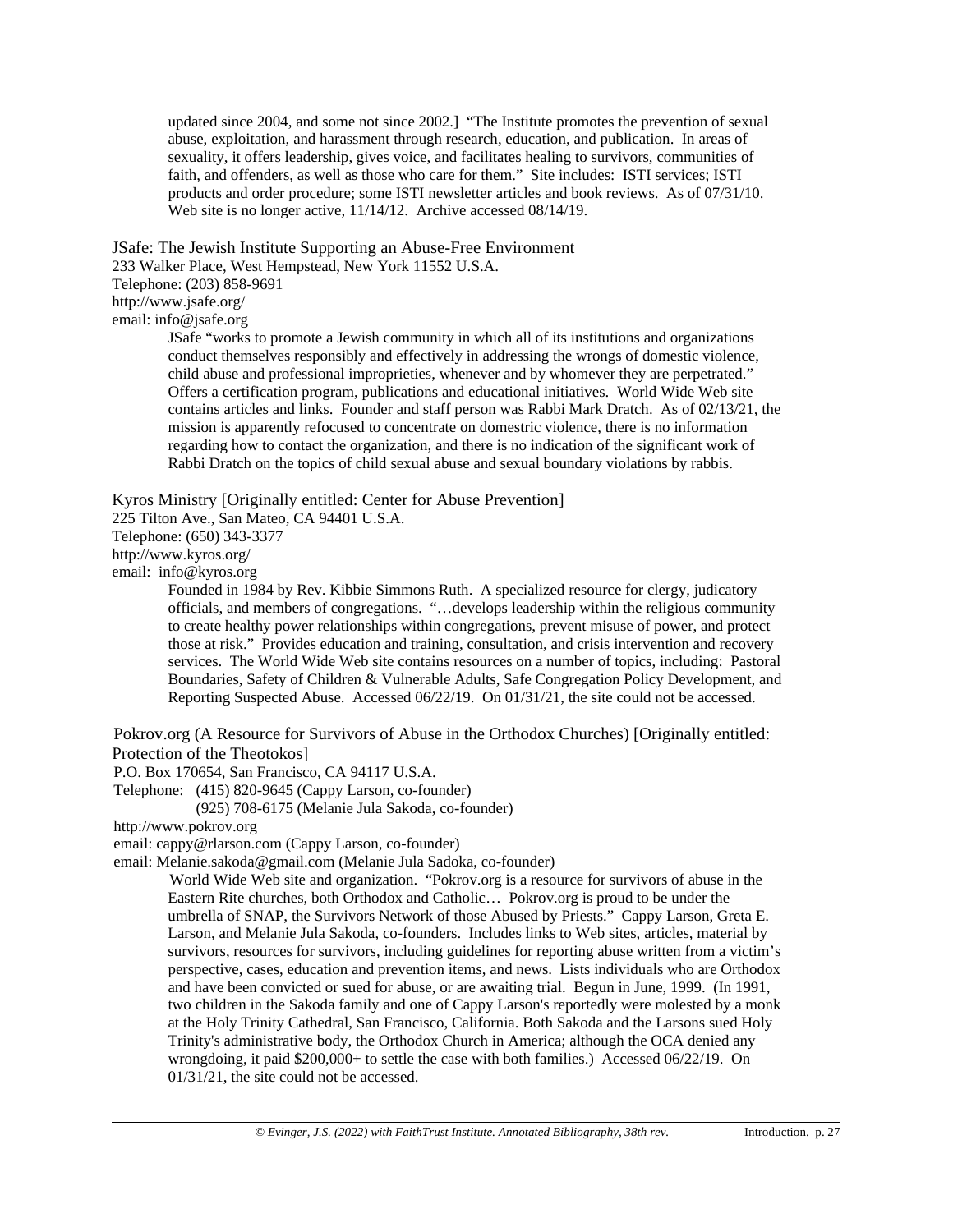#### Reformation.com

[http://www.reformation.com](http://www.reformation.com/)

World Wide Web site that tracks media stories about sexual misconduct by Protestant and Free Church clergy, church staff, and lay leaders. Mostly, but not exclusively, reports cases in the U.S.A. Not all sources are cited. Begun in 2002. While the site is still available it does not appear to have posted any articles dated since 2003. Accessed 11/22/18.

#### Report COGIC Abuse

email: the Contact RCA section contains an on-line link <http://reportcogicabuse.homestead.com/>

> "Report COGIC Abuse is a victims advocacy-oriented ministry. Our goal is to help members and former members of the Church of God in Christ (COGIC) break down the dark walls of silence and inaction surrounding leadership abuses. COGIC Abuse Watch (archived) blog is an outreach and information project of Report COGIC Abuse.com which is intended to give victims of sexual, ecclesiastical, land-property and financial abuses in Church of God in Christ Inc (COGIC) churches a venue to report, question and dialogue on issues affecting them. Due to an increasing demand to address and document different forms of abuse, mismanagement and doctrinal error as well as the systematic denial of victims' voices by church leadership, it became necessary for Report COGIC Abuse to offer a real time forum. Our ongoing efforts is to help bring visibility and accountability to the nation's largest black pentecostal denomination." Among the sections of the World Wide Web site: Policy Proposals, Quotes and Legal Docs (which include several documents in PDF from criminal, civil, and ecclesiastical proceedings), Tracking Abuse (which lists cases), and Victim Resources. Pastor D.L. Foster, founder. Last update in the blog section is 03/05/19. [On 03/20/22, the site reported that it has been disabled.] Accessed 03/02/22.

Restorative Justice Council on Sexual Misconduct in Faith Communities Telephone: (859) 333-8593 Fax: (859) 264-0146 <http://www.rjcouncil.org/> 3090 Helmsdale Place, Suite 220 #524 Lexington, KY 40509 U.S.A.

> The Council "advocates a victim-centered approach based on restorative justice principles for persons harmed by clergy/religious sexual abuse." On 07/12/14, its domain name expired. As of 08/07/14, the site could not be accessed.

SafeNet (Survivors Alliance and Franciscan Exchange Network) P.O. Box 236, Millbrae, CA 94030 U.S.A <http://www.mysafenet.org/>

> Paul Fericano, co-founder and director, and John McCord, co-founder. "Established in March of 2003 SafeNet is a non-profit organization founded by survivors of clergy sexual abuse that supports healing for all who have been victimized by the crisis. Since that time we have helped hundreds of survivors, family members, friends, and communities. While our focus in the past has been on survivors, secondary survivors, parishes, communities and religious in the Franciscan Province of St. Barbara [in California], we are now available to the principals in all dioceses." Contains numerous resources, articles, links, copies of court filings and rulings, resources, survivor outreach services, and the 1993 report of the Independent Board of Inquiry regarding sexual abuse at St. Anthony's Seminary, Santa Barbara, California. Includes a link to Fericano's blog, *A Room With A Pew*, "that addresses issues related to clergy sexual abuse and the healing process." As of 06/22/19, the site could not be accessed.

#### Sexual Assault Information Page

An archived version of this World Wide Web site was available at: http://www.cs.utk.edu/~bartley/saInfoPage.html A not-for-profit information and referral service created and maintained by Chris Bartley. Select the "Nov. 28, 1999" link and then select the "Professional Abuse" link. Includes excellent articles written by lawyers and a source for survivors of therapists who committed sexual abuse. Site was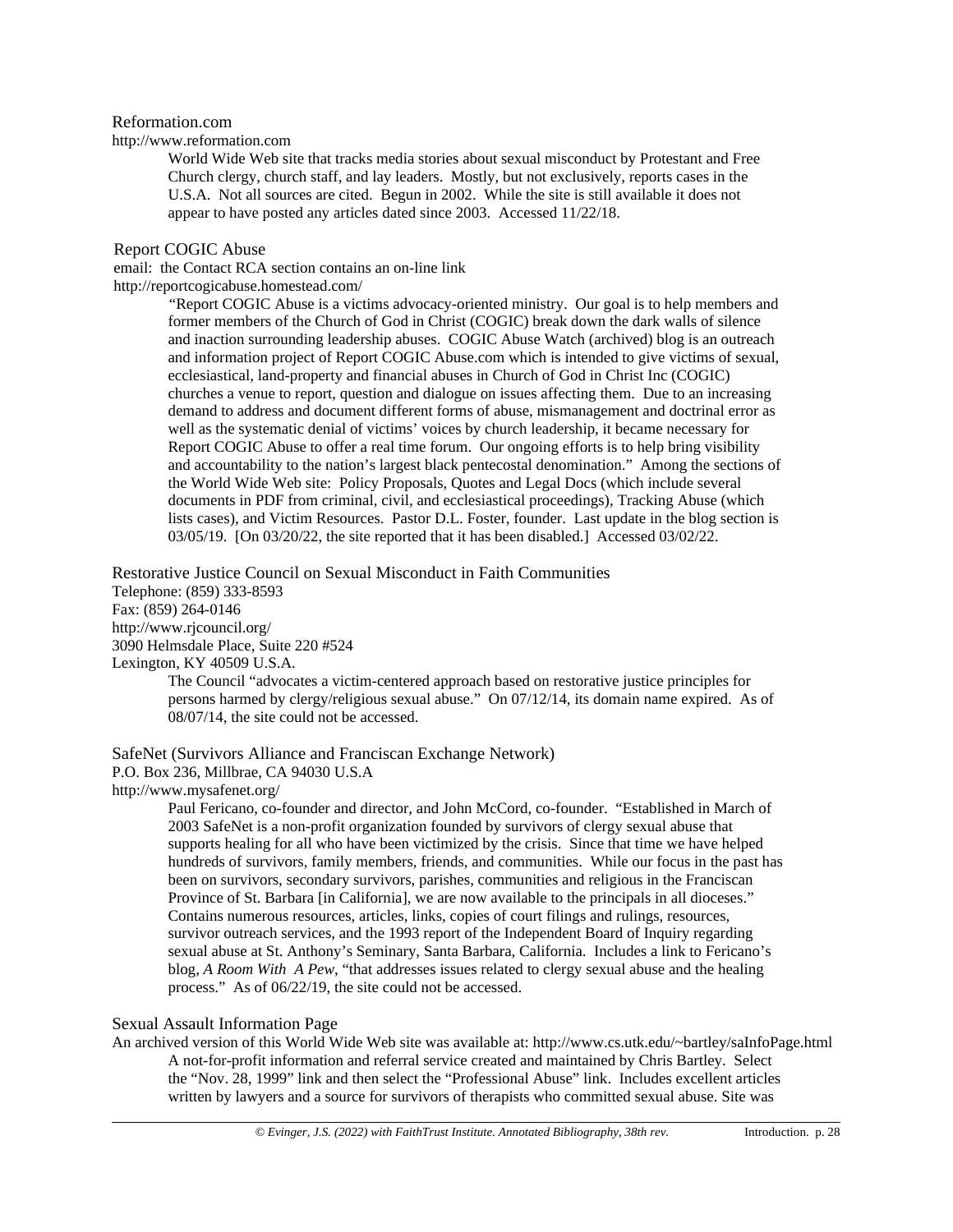last accessed on 11/14/12 through The Internet Archive Wayback Machine: [http://www.cs.utk.edu/~bartley/saInfoPage.html](http://www.cs.utk.edu/%7Ebartley/saInfoPage.html) It could not be accessed on 11/22/18.

Stop Abuse by Spiritual Authorities

c/o True Lotus Support Network and Dharma Center, 3704 172nd NE Suite A-254, Arlington, WA 98223 U.S.A. [http://www.eskimo.com/~tlotus](http://www.eskimo.com/%7Etlotus)

Founder and director is Arianna Elise Lindemann, a consumer advocate and survivor of sexual misconduct by an Eastern spiritual teacher. A network "for those abused by spiritual teachers." World Wide Web site sections include: Fallen Guru Homepage with links keyed to specific individuals; Ethical Guidelines; Survivor's Page; Book Recommendations; Iyengar Yoga Abuse Survivors. Site last visited 07/16/07. Site was retrieved on 07/18/09 through The Internet Archive Wayback Machine: http://web.archive.org/index.php Site as created could not be accessed on 11/14/12 through The Internet Archive Wayback Machine.

Survivor Connections, Inc. – The True Memory Foundation

52 Lyndon Road, Cranston, RI 02905-1121 U.S.A.

[http://survivorconnections.net](http://survivorconnections.net/)

email: [scomet@survivorconnctions.net](mailto:scomet@survivorconnctions.net)

Founded in 1993 by Frank L. Fitzpatrick, Jr., a survivor of Fr. James R. Porter, a former Roman Catholic priest. Non-profit corporation. "Promoting activism by survivors of rape, incest, & sexual assault." The World Wide Web site includes a database of reported perpetrators, archive of newsletter articles, advice regarding activism, events, and links to resources. Last accessed 07/14/15; on 07/15/16, the Web site was suspended.

SurvivorsFirst.org

c/o Survivors First, Inc., P.O. Box 81-172, Wellesley Hills, MA 02481 U.S.A.

<http://www.survivorsfirst.org/>

World Wide Web site of an organization that was started in September, 2002, in Boston, Massachusetts, by Roman Catholic survivors and supporters. Most members are in the greater Boston and New England area. "The mission of SF is to ensure that all survivors of sexual abuse are aware of their recovery options and to keep kids safe. SF is unique with its emphasis on collaboration among survivors and non-survivors and its strong results-orientated. SF is not a religious organization and does not provide mental health services directly." The site could not be accessed as of 11/11/14.

Survivors of Clergy Abuse in Catholic Seminaries

<http://www.arizweb.net/seminary>

World Wide Web site organized by a victim/survivor. Dedicated to those pursuing education to become Roman Catholic priests who "were abused by those entrusted with their spiritual care and guidance." Contains information about St. Anthony's Seminary, Santa Barbara, CA, and St. Thomas Seminary, Denver, Co. Contains an excellent theological analysis of forgiveness issues from the victim's point of view, and also a victim's bill of rights, both of which transcend the particular context of this World Wide Web site. The site could be accessed as of 11/14/12.

Survivors NI: Survivors & Victims of Institutional Abuse

<http://www.survivorsni.org/>

email: survivorsni@gmail.com

World Wide Web site of the organization. "…a support and campaign group of survivors and victims of institutional abuse in Northern Island." The abuse includes "physical, sexual, mental and emotional abuses in institutions across Northern Island." Institutions include those operated by the Roman Catholic Church and religious orders. Among the links: news stories, survivor stories, updates, resources, and help. [The site did not appear to have been updated since 2014.] The site could not be accessed 06/22/19.

Tamar's Voice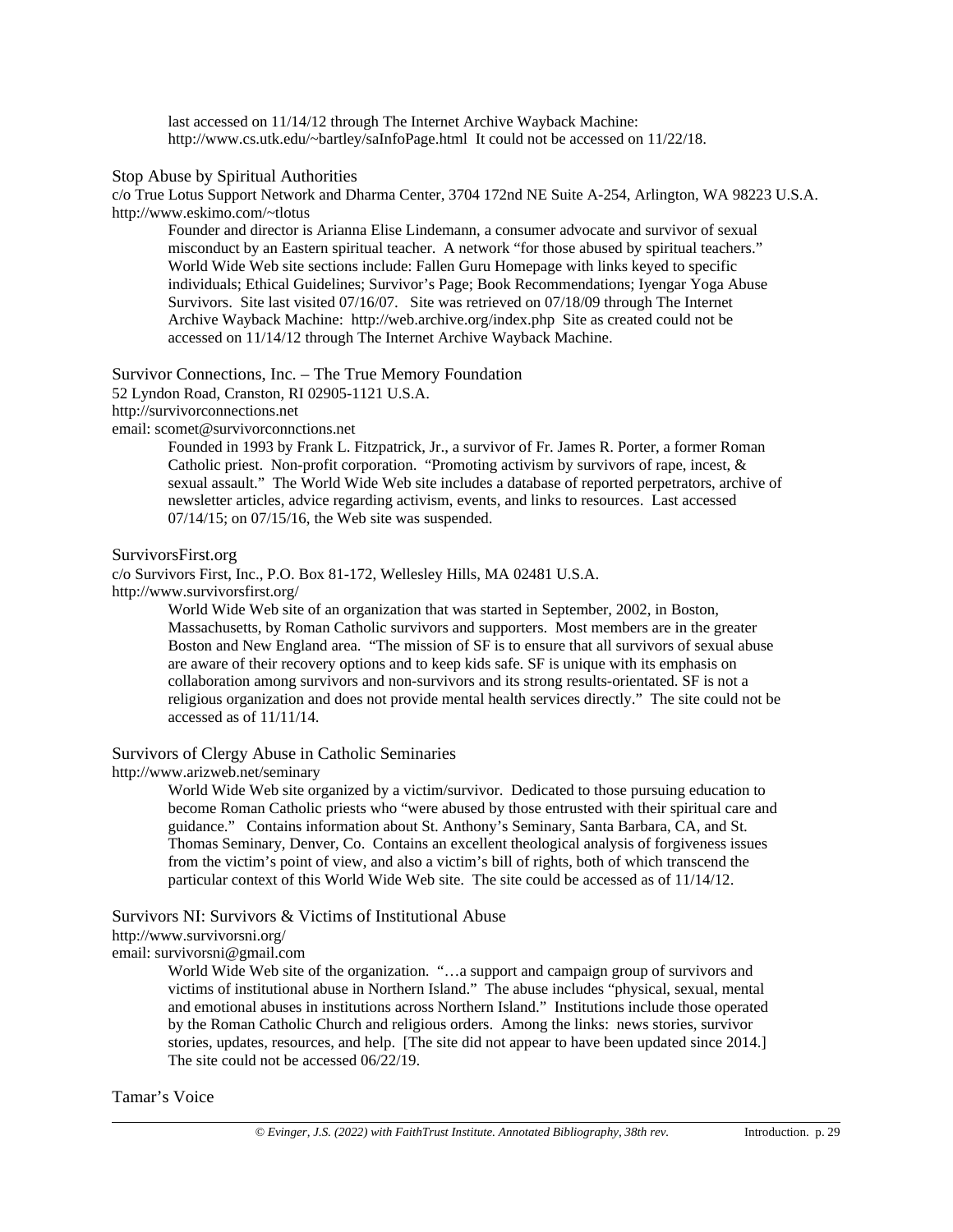#### [http://www.tamarsvoice.org](http://www.tamarsvoice.org/)

Religious non-profit organization. World Wide Web site offers support. A part of the organization provides support "for women who have experienced sexual abuse by a member of the clergy. Our mission is to help them know they are not alone, listen to their stories and encouraged them on their road to find healing." Includes an Articles section. Jan Tuin, executive director since 1997, and a survivor. Accessed 06/22/19. As of 01/31/21, the site was not available.

The Esther Centre 26 Merivale Street, South Brisbane Qld 4101 Australia PO Box 3449, South Brisbane Qld 4101 Telephone: 1800 035 588 Fax: (07) 3846 5207 <http://www.aftercareresourcescentre.org/au/arc.asp?PID=55> email: esther@merivale.org.au

> Australian organization; part of the Micah Projects Inc. As described in 2011: "…funded by the Queensland Department of Communities to assist people who have been experienced [*sic*] abuse of power or exploitation by professionals and carers, (including clergy and religious) in human services and faith communities. The advocacy and support workers at the Esther Centre work with people who have experienced abuse to explore their options for redress… The Esther Centre facilitates workshops on abuse prevention, appropriate intervention and redress for faith communities, organisations and professionals." The site could not be accessed, nor the organization located, as of 11/08/12.

#### The Healing Alliance

originally: Victims of Clergy Abuse Link-Up (VOCAL); formerly: The Linkup (Survivors of Clergy Abuse) http://www.healingall.org

Established 1991; closed in 2008 due to lack of sustainable funding. The new mission statement: "The Healing Alliance is a non-denominational, not-for-profit organization dedicated to the healing, recovery, and education for all those impacted by trauma." Regarding clergy sexual abuse, original focus was the Roman Catholic Church. As of 07/18/09, the organization had changed its mission and altered its Web site, including using a new address. Accessed 11/22/18 through The Internet Archive Wayback Machine: [http://web.archive.org/web/20051211023743/http://www.healingall.org/](http://web.archive.org/web/20051211023743/http:/www.healingall.org/)

The Healing Voices: Talking Recovery, Faith, Reconciliation

[https://thehealingvoices.wordpress.com](https://thehealingvoices.wordpress.com/)

From the mission statement: "We are a dedicated group of survivors abused by clergy. Our mission is to reconcile our faith with the physical, mental, emotional and spiritual harm done to us…" From a description: "This magazine, now in its second year, creates a dialogue among everyone affected by child abuse in the [Roman] Catholic Church – and in society at large. All are welcome to contribute…" In addition to the articles, subsections include: resources, actions which parishes can take, description of contributors, and submission guidelines. Accessed 06/22/19. On 01/31/21, the return for the link states: "The authors have deleted this site."

#### The HOPE Organization

115 N. 300 W. Bldg. B, Suite 101, Washington, Utah 84780 U.S.A. <http://childbrides.org/> (435) 627-9582

Non-profit. The "purpose is to offer support, protection, assistance, choices, opportunities and hope for the women, children and young adults" who seek "to safely transition from a polygamous lifestyle into mainstream society… We strive to help victims overcome the physical, sexual, mental, emotional, spiritual and educational abuses that too often occur while living in a polygamous environment." The focus is Fundamentalist Mormons in the U.S.A. and Canada. For stories and legal cases, see in particular the web site's subsections "True Stories," "Current Events," and "Media Archives." The World Wide Web site indicates it will not be updated after